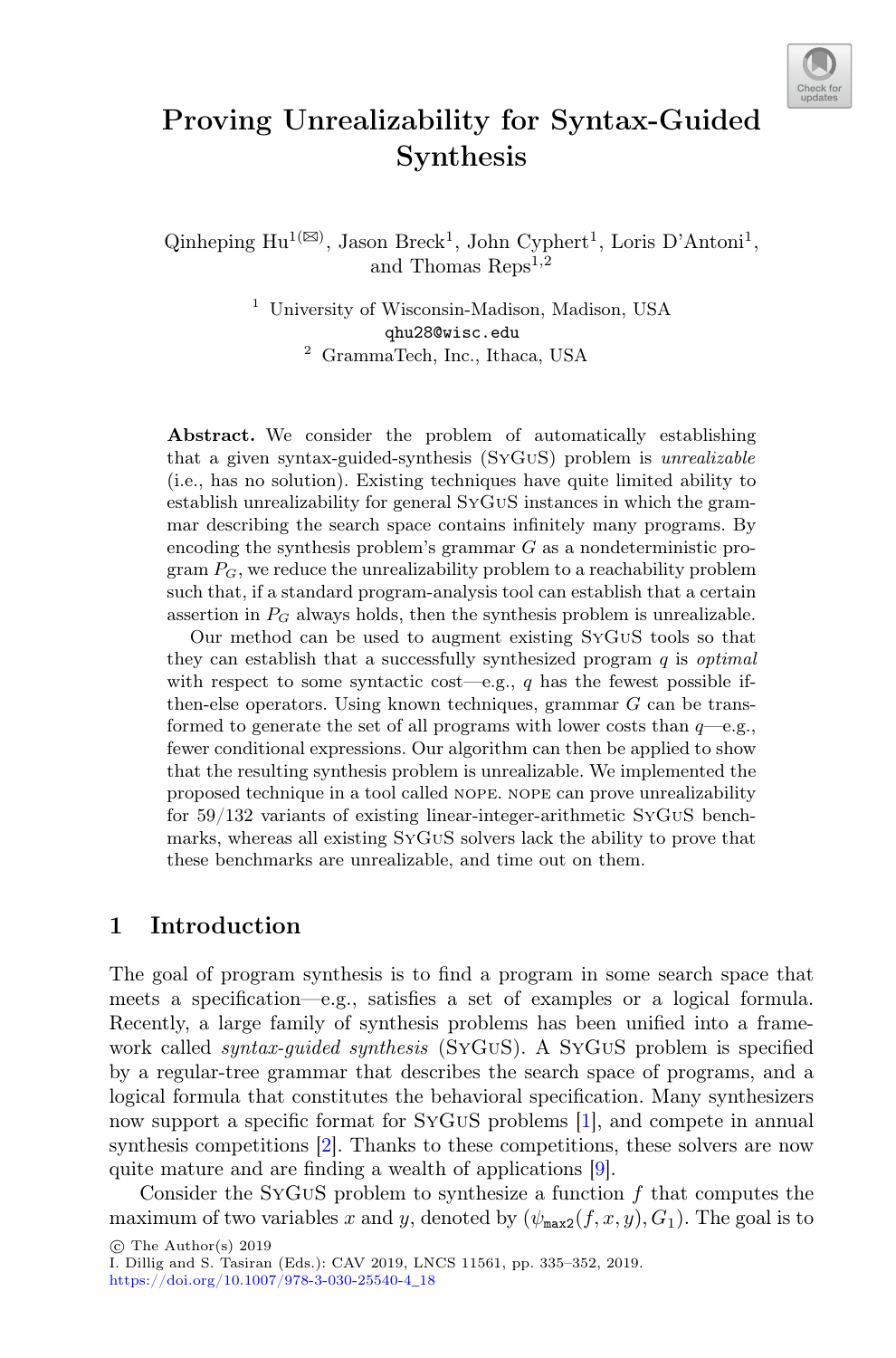create  $e_f$ —an expression-tree for  $f$ —where  $e_f$  is in the language of the following regular-tree grammar  $G_1$ :

Start ::= Plus(Start, Start) | IfThenElse(BExpr, Start, Start) |  $x | y | 0 | 1$ BExpr ::= GreaterThan(Start, Start) <sup>|</sup> Not(BExpr) <sup>|</sup> And(BExpr, BExpr)

and  $\forall x, y. \psi_{\text{max2}}(\llbracket e_f \rrbracket, x, y)$  is valid, where  $\llbracket e_f \rrbracket$  denotes the meaning of  $e_f$ , and

$$
\psi_{\max2}(f,x,y) := f(x,y) \geq x \wedge f(x,y) \geq y \wedge (f(x,y) = x \vee f(x,y) = y).
$$

SyGuS solvers can easily find a solution, such as

 $e := \text{IfThenElse}(G \text{reacter} \text{Then}(x, y), x, y).$ 

Although many solvers can now find solutions efficiently to many SyGuS problems, there has been effectively no work on the much harder task of proving that a given SyGuS problem is *unrealizable*—i.e., it does not admit a solution. For example, consider the SYGUS problem  $(\psi_{\text{max2}}(f, x, y), G_2)$ , where  $G_2$  is the more restricted grammar with if-then-else operators and conditions stripped out:

$$
\text{Start} \ ::= \ \text{Plus}(\text{Start}, \text{Start}) \quad \mid x \mid y \mid 0 \mid 1
$$

This SyGuS problem does *not* have a solution, because no expression generated by  $G_2$  meets the specification.<sup>[1](#page-1-0)</sup> However, to the best of our knowledge, current SYGUS solvers cannot prove that such a SYGUS problem is unrealizable.<sup>[2](#page-1-1)</sup>

A key property of the previous example is that the grammar is infinite. When such a SyGuS problem is realizable, any search technique that systematically explores the infinite search space of possible programs will eventually identify a solution to the synthesis problem. In contrast, proving that a problem is unrealizable requires showing that *every* program in the *infinite* search space *fails to satisfy* the specification. This problem is in general undecidable [\[6](#page-16-3)]. Although we cannot hope to have an algorithm for establishing unrealizability, the challenge is to find a technique that succeeds for the kinds of problems encountered in practice. Existing synthesizers can detect the absence of a solution in certain cases (e.g., because the grammar is finite, or is infinite but only generate a finite number of functionally distinct programs). However, in practice, as our

<span id="page-1-1"></span><sup>2</sup> The synthesis problem presented above is one that is generated by a recent tool called QSyGuS, which extends SyGuS with quantitative syntactic objectives [\[10](#page-16-4)]. The advantage of using quantitative objectives in synthesis is that they can be used to produce higher-quality solutions—e.g., smaller, more readable, more efficient, etc. The synthesis problem  $(\psi_{\text{max2}}(f, x, y), G_2)$  arises from a QSYGUS problem in which the goal is to produce an expression that (i) satisfies the specification  $\psi_{\text{max2}}(f, x, y)$ , and (ii) uses the smallest possible number of if-then-else operators. Existing SyGuS solvers can easily produce a solution that uses one if-then-else operator, but cannot prove that no better solution exists—i.e.,  $(\psi_{\text{max2}}(f, x, y), G_2)$  is unrealizable.

<span id="page-1-0"></span><sup>&</sup>lt;sup>1</sup> Grammar  $G_2$  only generates terms that are equivalent to some linear function of x and  $y$ ; however, the maximum function cannot be described by a linear function.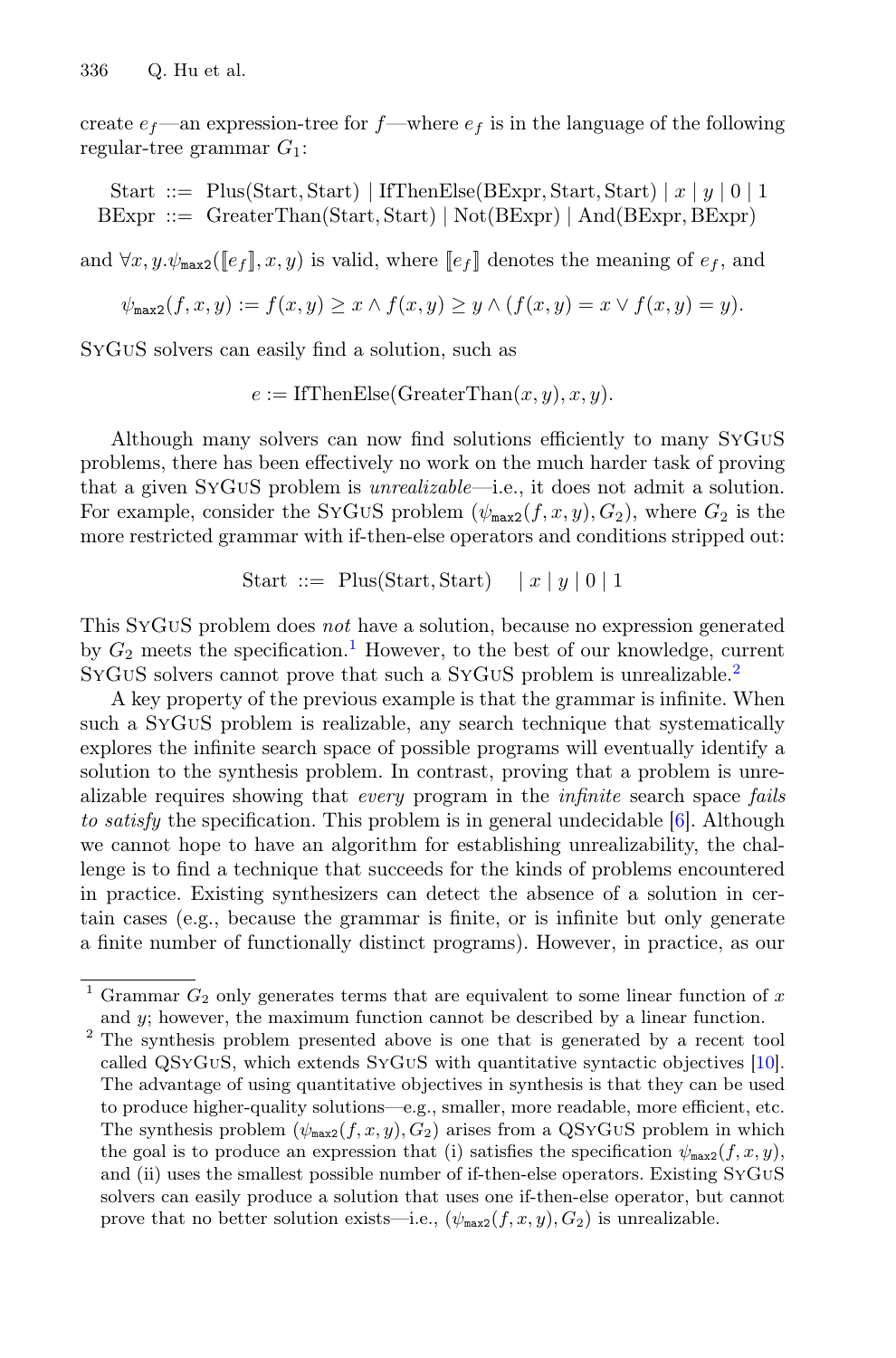experiments show, this ability is limited—no existing solver was able to show unrealizability for any of the examples considered in this paper.

In this paper, we present a technique for proving that a possibly infinite SyGuS problem is unrealizable. Our technique builds on two ideas.

- 1. We observe that unrealizability can often be proven using *finitely many input examples*. In Sect. [2,](#page-3-0) we show how the example discussed above can be proven to be unrealizable using four input examples— $(0, 0), (0, 1), (1, 0),$  and  $(1, 1)$ .
- 2. We devise a way to encode a SYGUS problem  $(\psi(f,\bar{x}),G)$  over a finite set of examples E as a *reachability problem in a recursive program* P[G, E]. In particular, the program that we construct has an assertion that holds if and only if the given SyGuS problem is unrealizable. Consequently, *unrealizability* can be proven by establishing that the assertion always holds. This property can often be established by a conventional program-analysis tool.

The encoding mentioned in item [2](#page-0-0) is non-trivial for three reasons. The following list explains each issue, and sketches how they are addressed

*(1) Infinitely many terms.* We need to model the infinitely many terms generated by the grammar of a given synthesis problem  $(\psi(f,\bar{x}), G)$ .

To address this issue, we use non-determinism and recursion, and give an encoding  $P[G, E]$  such that (i) each non-deterministic path p in the program  $P[G, E]$  corresponds to a possible expression  $e_n$  that G can generate, and (ii) for each expression e that G can generate, there is a path  $p_e$  in  $P[G, E]$ . (There is an isomorphism between paths and the expression-trees of  $G$ )

*(2) Nondeterminism.* We need the computation performed along each path p in  $P[G, E]$  to mimic the execution of expression  $e_p$ . Because the program uses non-determinism, we need to make sure that, for a given path  $p$  in the program  $P[G, E]$ , computational steps are carried out that mimic the evaluation of  $e_p$  for *each* of the finitely many example inputs in E.

We address this issue by threading the expression-evaluation computations associated with each example in E through the *same* non-deterministic choices. *(3) Complex Specifications.* We need to handle specifications that allow for nested calls of the programs being synthesized.

For instance, consider the specification  $f(f(x)) = x$ . To handle this specification, we introduce a new variable y and rewrite the specification as  $f(x) =$  $y \wedge f(y) = x$ . Because y is now also used as an input to f, we will thread both the computations of  $x$  and  $y$  through the non-deterministic recursive program.

Our work makes the following contributions:

- We reduce the SyGuS unrealizability problem to a reachability problem to which standard program-analysis tools can be applied (Sects. [2](#page-3-0) and [4\)](#page-9-0).
- We observe that, for many SyGuS problems, unrealizability can be proven using *finitely many input examples*, and use this idea to apply the Counter-Example-Guided Inductive Synthesis (CEGIS) algorithm to the problem of proving unrealizability (Sect. [3\)](#page-7-0).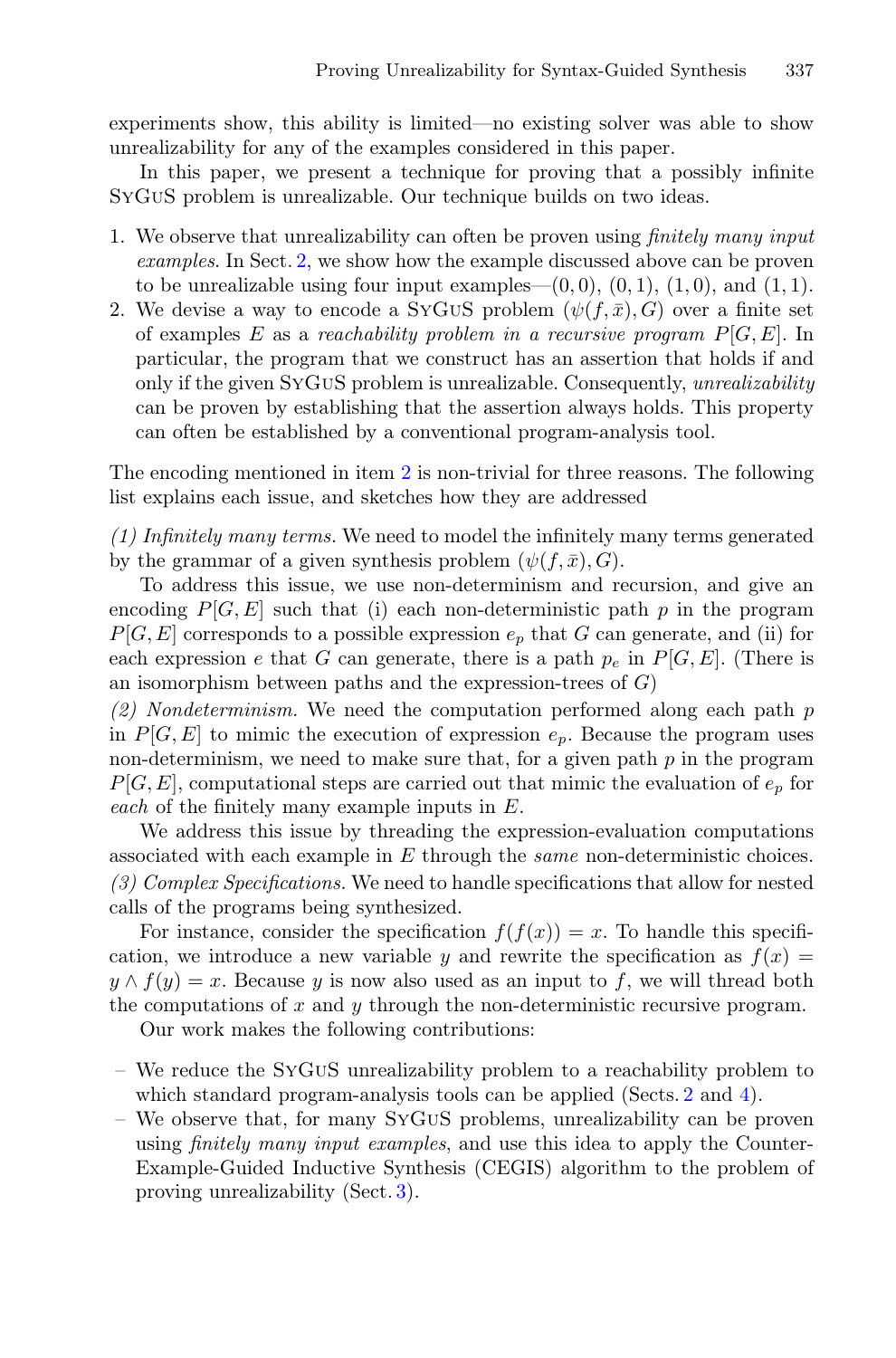- We give an encoding of a SYGUS problem  $(\psi(f,\bar{x}), G)$  over a finite set of examples E as a reachability problem in a nondeterministic recursive program  $P[G, E]$ , which has the following property: if a certain assertion in  $P[G, E]$ always holds, then the synthesis problem is unrealizable (Sect. [4\)](#page-9-0).
- We implement our technique in a tool nope using the ESolver synthesizer [\[2](#page-16-1)] as the SyGuS solver and the SeaHorn tool [\[8](#page-16-5)] for checking reachability. nope is able to establish unrealizability for 59 out of 132 variants of benchmarks taken from the SyGuS competition. In particular, nope solves all benchmarks with no more than 15 productions in the grammar and requiring no more than 9 input examples for proving unrealizability. Existing SyGuS solvers lack the ability to prove that these benchmarks are unrealizable, and time out on them.

Section [6](#page-14-0) discusses related work. Some additional technical material, proofs, and full experimental results are given in [\[13](#page-17-0)].

## <span id="page-3-0"></span>2 Illustrative Example

In this section, we illustrate the main components of our framework for establishing the unrealizability of a SyGuS problem.

Consider the SYGUS problem to synthesize a function  $f$  that computes the maximum of two variables x and y, denoted by  $(\psi_{\text{max2}}(f, x, y), G_1)$ . The goal is to create  $e_f$ —an expression-tree for  $f$ —where  $e_f$  is in the language of the following regular-tree grammar  $G_1$ :

Start ::= Plus(Start, Start) | IfThenElse(BExpr, Start, Start) |  $x | y | 0 | 1$  $B\text{Expr} ::=$  GreaterThan(Start, Start) | Not(BExpr) | And(BExpr, BExpr)

and  $\forall x, y. \psi_{\text{max2}}(\llbracket e_f \rrbracket, x, y)$  is valid, where  $\llbracket e_f \rrbracket$  denotes the meaning of  $e_f$ , and

$$
\psi_{\texttt{max2}}(f,x,y):=f(x,y)\geq x\wedge f(x,y)\geq y\wedge (f(x,y)=x\vee f(x,y)=y).
$$

SyGuS solvers can easily find a solution, such as

 $e := \text{IfThenElse}(G \text{reater} \text{Then}(x, y), x, y).$ 

Although many solvers can now find solutions efficiently to many SyGuS problems, there has been effectively no work on the much harder task of proving that a given SyGuS problem is *unrealizable*—i.e., it does not admit a solution. For example, consider the SYGUS problem  $(\psi_{\text{max2}}(f, x, y), G_2)$ , where  $G_2$  is the more restricted grammar with if-then-else operators and conditions stripped out:

$$
\text{Start} \ ::= \ \text{Plus}(\text{Start}, \text{Start}) \ | \ x \ | \ y \ | \ 0 \ | \ 1
$$

This SyGuS problem does *not* have a solution, because no expression generated by  $G_2$  meets the specification.<sup>[3](#page-3-1)</sup> However, to the best of our knowledge, current

<span id="page-3-1"></span><sup>&</sup>lt;sup>3</sup> Grammar  $G_2$  generates all linear functions of x and y, and hence generates an infinite number of functionally distinct programs; however, the maximum function cannot be described by a linear function.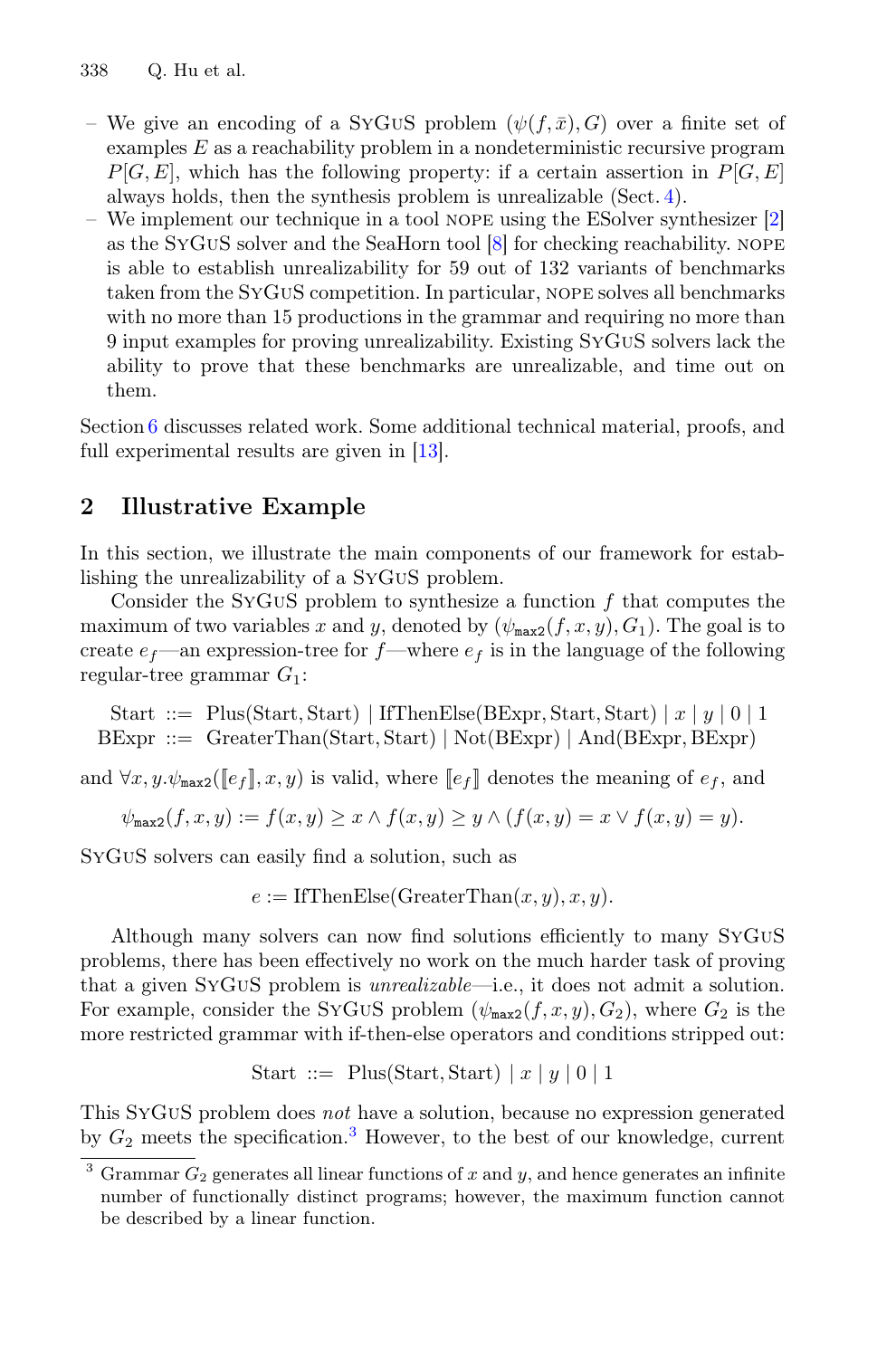SyGuS solvers cannot prove that such a SyGuS problem is unrealizable. As an example, we use the problem  $(\psi_{\text{max2}}(f, x, y), G_2)$  discussed in Sect. [1,](#page-0-0) and show how unrealizability can be proven using four input examples:  $(0,0)$ ,  $(0,1)$ ,  $(1,0)$ , and  $(1, 1)$ .

```
\frac{1}{1} int I_0;
2 void Start (int x_0, int y_0) {
    if (nd()) \{ // Encodes ''Start :: = Plus (Start, Start) \}'\bar{3}Start(x_0, y_0);\overline{4}int templ_0 = I_0;
\bar{5}Start(x_0, y_0);\kappaint tempR_0 = I_0;\overline{\tau}I_0 = tempL_0 + tempR_0;\bar{8}\overline{9} }
10 else if (nd() ) I_0 = x_0; // Encodes ''Start ::= x''
11 else if (nd()) I_0 = y_0; // Encodes ''Start ::= y''
12 else if (nd()) I_0 = 1;// Encodes ''Start ::= 1''
                                 // Encodes ''Start ::= 0''
                   I_0 = 0;13\,else
14 }
1\,516 bool spec(int x, int y, int f){
17         return (f>=x && f>=y && (f==x || f==y))
18 }
19
20 void main () {
21 int x_0 = 0; int y_0 = 1; // Input example (0, 1)Start(x_0, y_0);22
2\sqrt{3} .
    assert (!spec(x_0, y_0, I_0));
24 }
```
<span id="page-4-0"></span>Fig. 1. Program  $P[G_2, E_1]$  created during the course of proving the unrealizability of  $(\psi_{\text{max2}}(f, x, y), G_2)$  using the set of input examples  $E_1 = \{(0, 1)\}.$ 

Our method can be seen as a variant of Counter-Example-Guided Inductive Synthesis (CEGIS), in which the goal is to create a program  $P$  in which a certain assertion always holds. Until such a program is created, each round of the algorithm returns a counter-example, from which we extract an additional input example for the original SYGUS problem. On the  $i<sup>th</sup>$  round, the current set of input examples  $E_i$  is used, together with the grammar—in this case  $G_2$  and the specification of the desired behavior— $\psi_{\text{max2}}(f, x, y)$ , to create a candidate program  $P[G_2, E_i]$ . The program  $P[G_2, E_i]$  contains an assertion, and a standard program analyzer is used to check whether the assertion always holds.

Suppose that for the SYGUS problem  $(\psi_{\text{max2}}(f, x, y), G_2)$  we start with just the one example input  $(0, 1)$  $(0, 1)$  $(0, 1)$ —i.e.,  $E_1 = \{(0, 1)\}\.$  Figure 1 shows the initial program  $P[G_2, E_1]$  that our method creates. The function spec implements the predicate  $\psi_{\texttt{max2}}(f, x, y)$ . (All of the programs  $\{P[G_2, E_i]\}$  use the same function spec). The initialization statements "int  $x_0 = 0$ ; int  $y_0 = 1$ ;" at line  $(21)$  in procedure main correspond to the input example  $(0, 1)$ . The recursive procedure Start encodes the productions of grammar  $G_2$ . Start is nondeterministic; it contains four calls to an external function nd(), which returns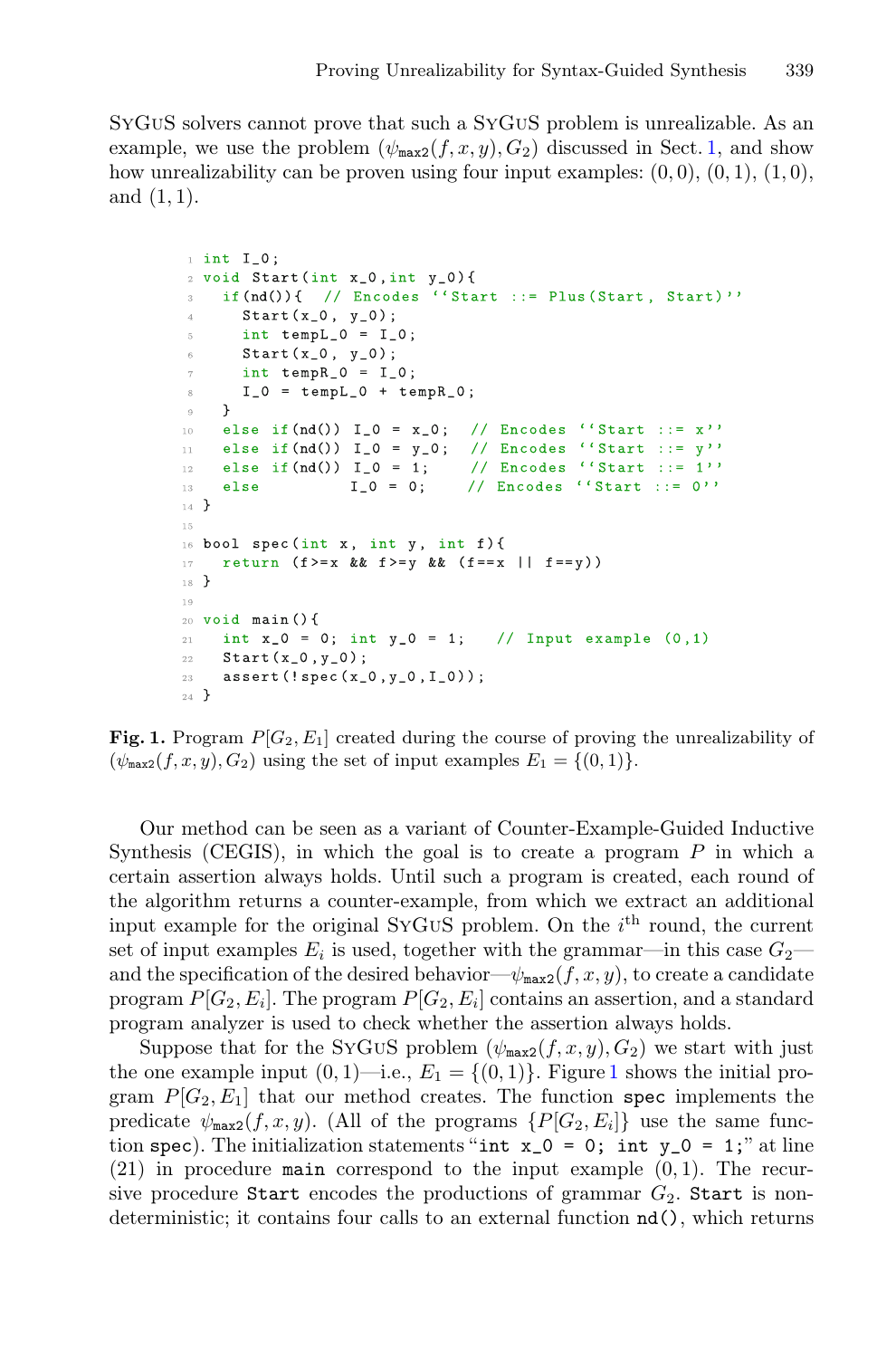a non-deterministically chosen Boolean value. The calls to nd() can be understood as controlling whether or not a production is selected from  $G_2$  during a top-down, left-to-right generation of an expression-tree: lines (3)–(8) correspond to "Start  $::=$  Plus(Start, Start)," and lines  $(10)$ ,  $(11)$ ,  $(12)$ , and  $(13)$  correspond to "Start ::=  $x$ ," "Start ::=  $y$ ," "Start ::= 1," and "Start ::= 0," respectively. The code in the five cases in the body of Start encodes the semantics of the respective production of  $G_2$ ; in particular, the statements that are executed along any execution path of  $P[G_2, E_1]$  implement the *bottom-up evaluation of some expression-tree that can be generated by*  $G_2$ . For instance, consider the path that visits statements in the following order (for brevity, some statement numbers have been elided):

<span id="page-5-0"></span>
$$
21 \ 22 \ \ ( \text{start} \ 3 \ 4 \ \ ( \text{start} \ 10 \ \ ) \text{start} \ 6 \ \ ( \text{start} \ 12 \ \ ) \text{start} \ 8 \ \ ) \text{start} \ 23, \ (1)
$$

where  $(s_{\text{start}})$  and  $(s_{\text{start}})$  indicate entry to, and return from, procedure Start, respectively. Path [\(1\)](#page-5-0) corresponds to the top-down, left-to-right generation of the expression-tree  $Plus(x,1)$ , interleaved with the tree's bottom-up evaluation.

Note that with path  $(1)$ , when control returns to main, variable  $I_0$  has the value 1, and thus the assertion at line (23) fails.

A sound program analyzer will discover that some such path exists in the program, and will return the sequence of non-deterministic choices required to follow one such path. Suppose that the analyzer chooses to report path [\(1\)](#page-5-0); the sequence of choices would be  $t, f, t, f, f, f, t$ , which can be decoded to create the expression-tree Plus $(x,1)$ . At this point, we have a candidate definition for f:  $f = x + 1$ . This formula can be checked using an SMT solver to see whether it satisfies the behavioral specification  $\psi_{\texttt{max2}}(f, x, y)$ . In this case, the SMT solver returns "false." One counter-example that it could return is  $(0, 0)$ .

At this point, program  $P[G_2, E_2]$  would be constructed using both of the example inputs  $(0, 1)$  and  $(0, 0)$ . Rather than describe  $P[G_2, E_2]$ , we will describe the final program constructed,  $P[G_2, E_4]$  (see Fig. [2\)](#page-6-0).

As can be seen from the comments in the two programs, program  $P[G_2, E_4]$ has the same basic structure as  $P[G_2, E_1]$ .

- main begins with initialization statements for the four example inputs.
- Start has five cases that correspond to the five productions of  $G_2$ .

The main difference is that because the encoding of  $G_2$  in Start uses nondeterminism, we need to make sure that along *each* path p in  $P[G_2, E_4]$ , each of the example inputs is used to evaluate the *same* expression-tree. We address this issue by threading the expression-evaluation computations associated with each of the example inputs through the *same* non-deterministic choices. That is, each of the five "production cases" in Start has four encodings of the production's semantics—one for each of the four expression evaluations. By this means, the statements that are executed along path p perform *four simultaneous bottom-up evaluations* of the expression-tree from  $G_2$  that corresponds to p.

Programs  $P[G_2, E_2]$  and  $P[G_2, E_3]$  are similar to  $P[G_2, E_4]$ , but their paths carry out two and three simultaneous bottom-up evaluations, respectively. The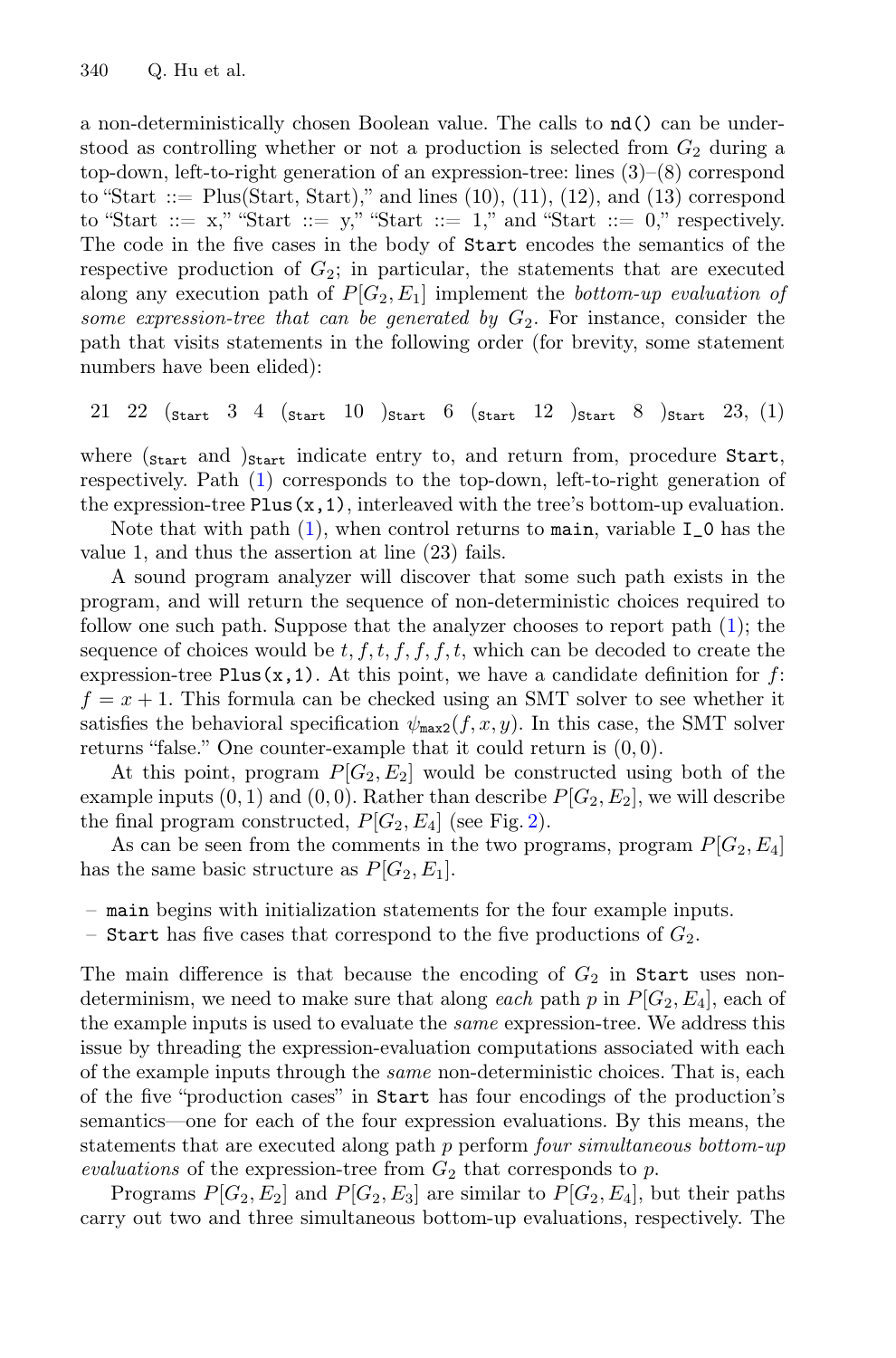```
i int I_0, I_1, I_2, I_3;
2 void Start(int x_0, int y_0, ..., int x_0, int y_0) {
    if (nd()) { // Encodes ''Start ::= Plus (Start, Start)''
\overline{z}Start (x_0, y_0, x_1, y_1, x_2, y_2, x_3, y_3);\bar{A}int tempL_0 = I_0; int tempL_1 = I_1;
\bar{g}int tempL_2 = I_2; int tempL_3 = I_3;
\overline{6}Start (x_0, y_0, x_1, y_1, x_2, y_2, x_3, y_3);\overline{7}int tempR_0 = I_0; int tempR_1 = I_1;
\alphaint tempR_2 = I_2; int tempR_3 = I_3;
\alphaI_0 = tempL_0 + tempR_0;10<sup>1</sup>I_1 = tempL_1 + tempR_1;1112\overline{ }I_2 = tempL_2 + tempR_2;
      I_3 = tempL_3 + tempR_3;13else if (nd()) { // Encodes ''Start ::= x''
1.4 -I_0 = x_0; I_1 = x_1; I_2 = x_2; I_3 = x_3;15
   else if (nd()) { // Encodes ''Start ::= y''
16 -17 -I_0 = y_0; I_1 = y_1; I_2 = y_2; I_3 = y_3;else if (nd()) { // Encodes ''Start ::= 1''
18
      I_0 = 1; I_1 = 1;I_2 = 1;I_3 = 1;19-else f// Encodes ''Start ::= 0''
_{\rm 20}I_0 = 0;I_1 = 0; \tI_2 = 0; \tI_3 = 0;\sqrt{21}22 }
23
24 bool spec(int x, int y, int f){
2\,5 .
    return (f>=x \& x f>=y \& x (f==x || f==y))26}
27
28 void main () {
  int x_0 = 0; int y_0 = 1; // Input example (0, 1)29
    int x_1 = 0; int y_1 = 0; // Input example (0,0)30^{\circ}int x_2 = 1; int y_2 = 1; // Input example (1,1)
31int x_3 = 1; int y_3 = 0;
                                 // Input example (1,0)32 -Start (x_0, y_0, x_1, y_1, x_2, y_2, x_3, y_3);22 -34 assert (!spec(x_0,y_0,I_0) | |!spec(x_1,y_1,I_1)
3\,5^-|| !spec(x_2,y_2,I_2) || !spec(x_3,y_3,I_3));
36<sup>3</sup>
```
<span id="page-6-0"></span>Fig. 2. Program  $P[G_2, E_4]$  created during the course of proving the unrealizability of  $(\psi_{\text{max2}}(f, x, y), G_2)$  using the set of input examples  $E_4 = \{(0, 0), (0, 1), (1, 0), (1, 1)\}.$ 

actions taken during rounds 2 and 3 to generate a new counter-example—and hence a new example input—are similar to what was described for round 1. On round 4, however, the program analyzer will determine that the assertion on lines  $(34)$ – $(35)$  always holds, which means that there is no path through  $P[G_2, E_4]$ for which the behavioral specification holds for all of the input examples. This property means that there is no expression-tree that satisfies the specification i.e., the SYGUS problem  $(\psi_{\text{max2}}(f, x, y), G_2)$  is unrealizable.

Our implementation uses the program-analysis tool SeaHorn [\[8\]](#page-16-5) as the assertion checker. In the case of  $P[G_2, E_4]$ , SEAHORN takes only 0.5 s to establish that the assertion in  $P[G_2, E_4]$  always holds.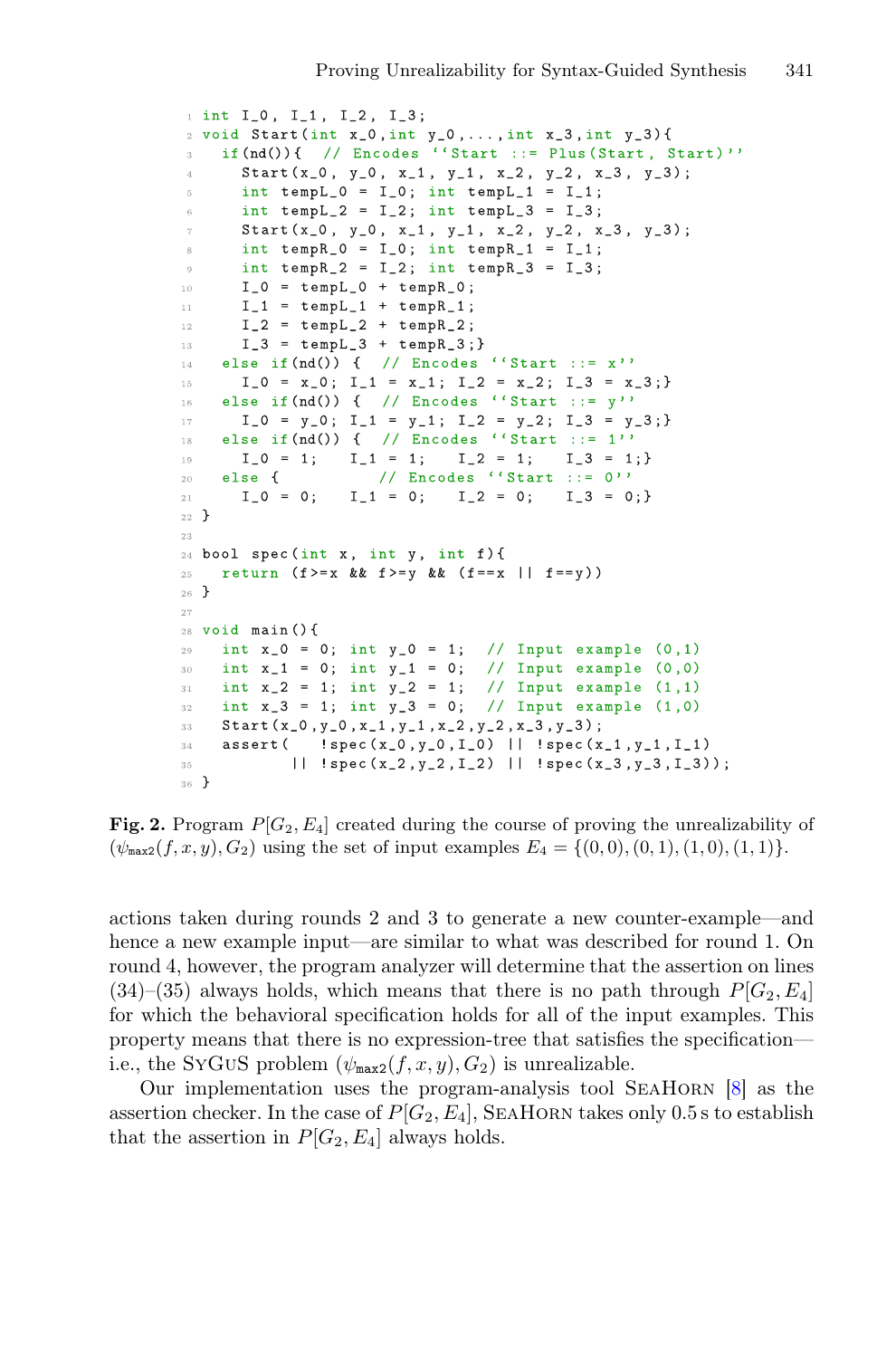## <span id="page-7-0"></span>3 SyGuS, Realizability, and CEGIS

### 3.1 Background

*Trees and Tree Grammars.* A *ranked alphabet* is a tuple  $(\Sigma, rk_{\Sigma})$  where  $\Sigma$  is a finite set of symbols and  $rk_{\Sigma}: \Sigma \to \mathbb{N}$  associates a rank to each symbol. For every  $m \geq 0$ , the set of all symbols in  $\Sigma$  with rank m is denoted by  $\Sigma^{(m)}$ . In our examples, a ranked alphabet is specified by showing the set  $\Sigma$  and attaching the respective rank to every symbol as a superscript—e.g.,  $\Sigma = \{+(2), (0), (0), (0)\}$ brevity, the superscript is sometimes omitted). We use  $T_{\Sigma}$  to denote the set of all (ranked) trees over  $\Sigma$ —i.e.,  $T_{\Sigma}$  is the smallest set such that (*i*)  $\Sigma^{(0)} \subseteq T_{\Sigma}$ , (*ii*) if  $\sigma^{(k)} \in \Sigma^{(k)}$  and  $t_1, \ldots, t_k \in T_\Sigma$ , then  $\sigma^{(k)}(t_1, \cdots, t_k) \in T_\Sigma$ . In what follows, we assume a fixed ranked alphabet  $(\Sigma, rk_{\Sigma}).$ 

In this paper, we focus on *typed* regular tree grammars, in which each nonterminal and each symbol is associated with a type. There is a finite set of types  ${\lbrace \tau_1,\ldots,\tau_k \rbrace}$ . Associated with each symbol  $\sigma^{(i)} \in \Sigma^{(i)}$ , there is a type assignment  $a_{\sigma(i)} = (\tau_0, \tau_1, \ldots, \tau_i)$ , where  $\tau_0$  is called the *left-hand-side type* and  $\tau_1, \ldots, \tau_i$  are called the *right-hand-side types*. Tree grammars are similar to word grammars, but generate trees over a ranked alphabet instead of words.

Definition 1 (Regular Tree Grammar). *A* typed regular tree grammar *(RTG) is a tuple*  $G = (N, \Sigma, S, a, \delta)$ *, where* N *is a finite set of non-terminal symbols of arity 0;*  $\Sigma$  *is a ranked alphabet;*  $S \in N$  *is an initial non-terminal; a is a type assignment that gives types for members of*  $\Sigma \cup N$ *; and*  $\delta$  *is a finite set of productions of the form*  $A_0 \to \sigma^{(i)}(A_1, \ldots, A_i)$ *, where for*  $1 \leq j \leq i$ *, each*  $A_i \in N$  *is a non-terminal such that if*  $a(\sigma^{(i)})=(\tau_0, \tau_1,\ldots,\tau_i)$  *then*  $a(A_i)=\tau_i$ *.* 

In a SyGuS problem, each variable, such as x and  $\eta$  in the example RTGs in Sect. [1,](#page-0-0) is treated as an arity-0 symbol—i.e.,  $x^{(0)}$  and  $y^{(0)}$ .

Given a tree  $t \in T_{\Sigma \cup N}$ , applying a production  $r = A \rightarrow \beta$  to t produces the tree  $t'$  resulting from replacing the left-most occurrence of  $A$  in  $t$  with the right-hand side  $\beta$ . A tree  $t \in T_{\Sigma}$  is generated by the grammar G—denoted by  $t \in L(G)$ —iff it can be obtained by applying a sequence of productions  $r_1 \cdots r_n$ to the tree whose root is the initial non-terminal S.

*Syntax-Guided Synthesis.* A SyGuS problem is specified with respect to a background theory  $T$ —e.g., linear arithmetic—and the goal is to synthesize a function f that satisfies two constraints provided by the user. The first constraint,  $\psi(f,\bar{x})$ , describes a *semantic property* that f should satisfy. The second constraint limits the *search space* S of f, and is given as a set of expressions specified by an RTG G that defines a subset of all terms in T.

Definition 2 (SyGuS). *A* SyGuS *problem over a background theory* T *is a pair*  $sy = (\psi(f, \bar{x}), G)$  *where* G *is a regular tree grammar that only contains terms in*  $T$ —*i.e.,*  $L(G) \subseteq T$ —and  $\psi(f,\bar{x})$  *is a Boolean formula constraining the semantic behavior of the synthesized program* f*.*

*A* SyGUS *problem is* **realizable** *if there exists a expression*  $e \in L(G)$  *such that*  $\forall \bar{x}.\psi([\![e], \bar{x})$  *is true. Otherwise we say that the problem is unrealizable.*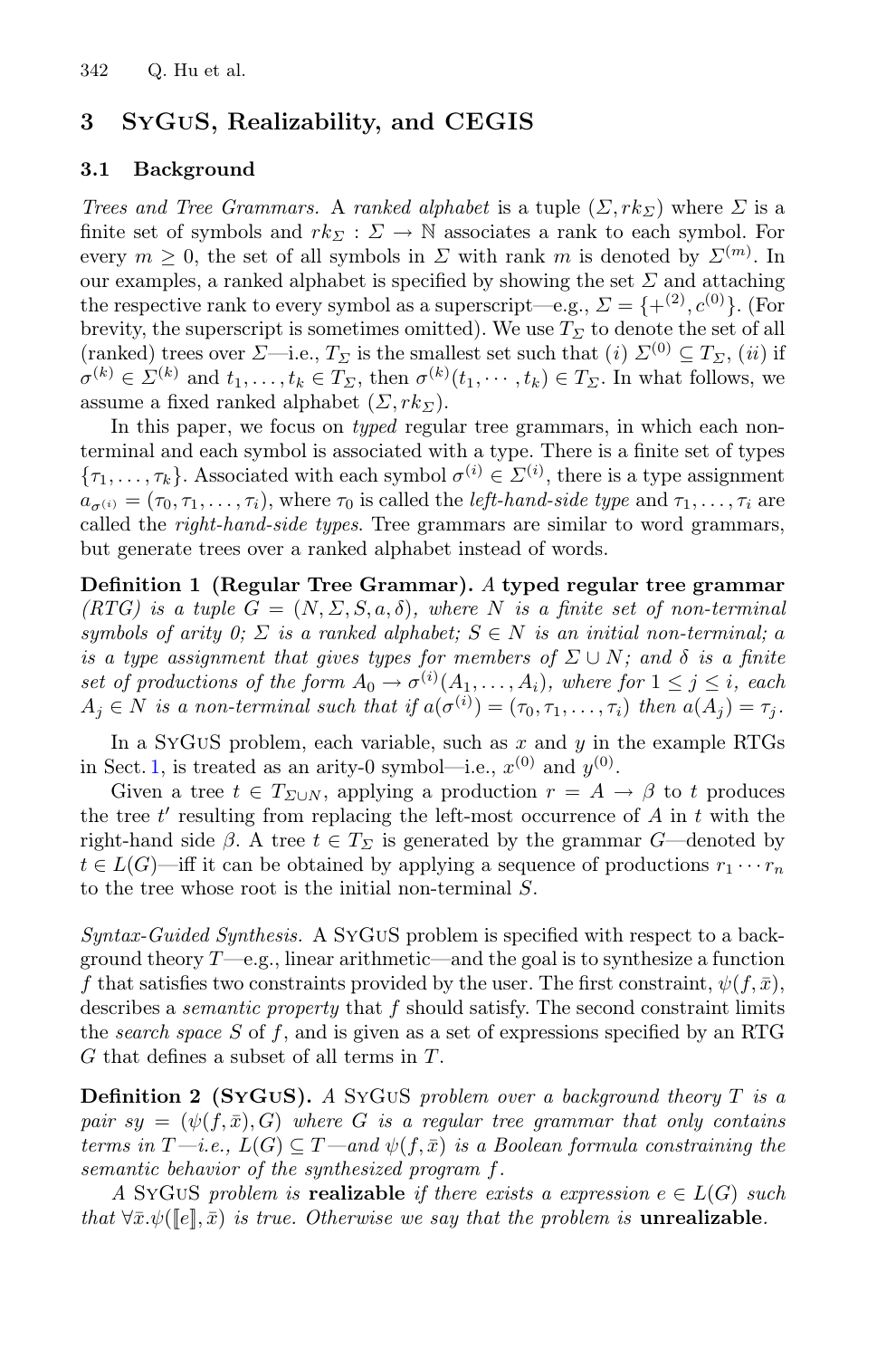Theorem 1 (Undecidability [\[6\]](#page-16-3)). *Given a* SyGuS *problem* sy*, it is undecidable to check whether* sy *is realizable.*

<span id="page-8-0"></span>*Counterexample-Guided Inductive Synthesis.* The Counterexample-Guided Inductive Synthesis (CEGIS) algorithm is a popular approach to solving synthesis problems. Instead of directly looking for an expression that satisfies the specification  $\varphi$  on *all* possible inputs, the CEGIS algorithm uses a synthesizer S that can find expressions that are correct on a *finite* set of examples E. If S finds a solution that is correct on all elements of  $E$ , CEGIS uses a verifier  $V$ to check whether the discovered solution is also correct for all possible inputs to the problem. If not, a counterexample obtained from  $V$  is added to the set of examples, and the process repeats. More formally, CEGIS starts with an empty set of examples  $E$  and repeats the following steps:

- 1. Call the synthesizer S to find an expression e such that  $\psi^E([\![e]\!], \bar{x}) \stackrel{\text{def}}{=} \forall \bar{x} \in \mathbb{R}$  $E.\psi(\llbracket e \rrbracket, \bar{x})$  holds and go to step [2;](#page-8-0) return *unrealizable* if no expression exists.
- 2. Call the verifier V to find a model c for the formula  $\neg \psi([\![e]\!], \bar{x})$ , and add c to the counterexample set  $E$ ; return  $e$  as a valid solution if no model is found.

Because SyGuS problems are only defined over first-order decidable theories, any SMT solver can be used as the verifier  $V$  to check whether the formula  $\neg \psi([e], \bar{x})$  is satisfiable. On the other hand, providing a synthesizer S to find solutions such that  $\forall \bar{x} \in E.\psi(\llbracket e \rrbracket, \bar{x})$  holds is a much harder problem because e is a second-order term drawn from an infinite search space. In fact, checking whether such an  $e$  exists is an undecidable problem  $[6]$ .

The main contribution of our paper is a reduction of the unrealizability problem—i.e., the problem of proving that there is no expression  $e \in L(G)$ such that  $\forall \bar{x} \in E.\psi(\llbracket e \rrbracket, \bar{x})$  holds—to an unreachability problem (Sect. [4\)](#page-9-0). This reduction allows us to use existing (un)reachability verifiers to check whether a SyGuS instance is unrealizable.

### 3.2 CEGIS and Unrealizability

The CEGIS algorithm is sound but incomplete for proving unrealizability. Given a SyGuS problem  $sy = (\psi(f, \bar{x}), G)$  and a finite set of inputs E, we denote with  $s y^E := (\psi^E(f, \bar{x}), G)$  the corresponding SyGuS problem that only requires the function  $f$  to be correct on the examples in  $E$ .

### **Lemma 1 (Soundness).** If sy<sup>E</sup> is unrealizable then sy is unrealizable.

Even when given a perfect synthesizer  $S$ —i.e., one that can solve a problem  $sy^E$  for every possible set E—there are SYGUS problems for which the CEGIS algorithm is not powerful enough to prove unrealizability.

<span id="page-8-1"></span>Lemma 2 (Incompleteness). *There exists an unrealizable* SyGuS *problem* sy such that for every finite set of examples  $E$  the problem  $sy^E$  is realizable.

Despite this negative result, we will show that a CEGIS algorithm can prove unrealizability for many SyGuS instances (Sect. [5\)](#page-12-0).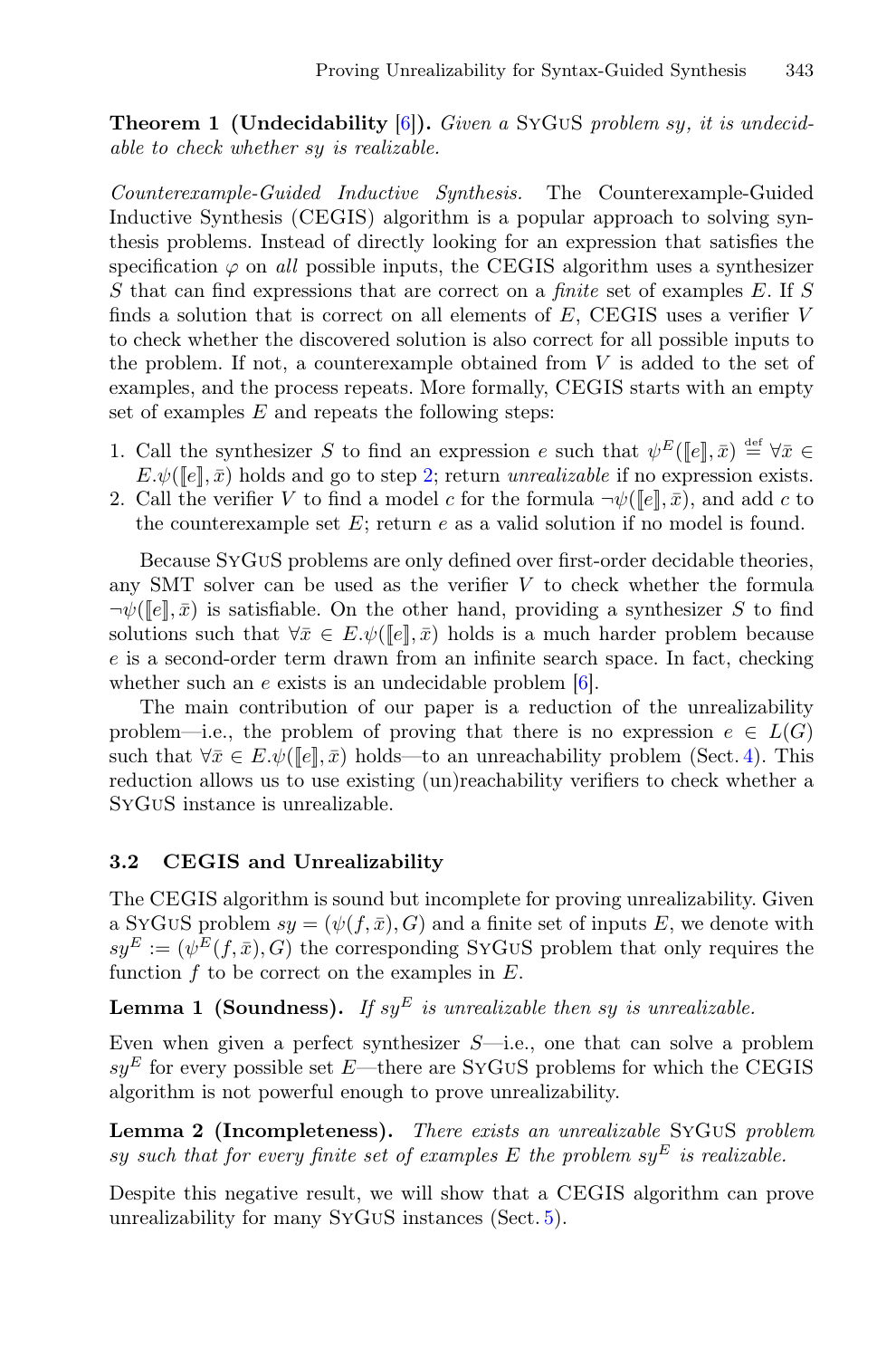## <span id="page-9-0"></span>4 From Unrealizability to Unreachability

In this section, we show how a SyGuS problem for finitely many examples can be reduced to a reachability problem in a non-deterministic, recursive program in an imperative programming language.

### 4.1 Reachability Problems

A *program* P takes an initial state I as input and outputs a final state O, i.e.,  $||P||(I) = O$  where  $||\cdot||$  denotes the semantic function of the programming language. As illustrated in Sect. [2,](#page-3-0) we allow a program to contain calls to an external function nd(), which returns a non-deterministically chosen Boolean value. When program P contains calls to  $\mathbf{nd}$ ), we use  $\hat{P}$  to denote the program that is the same as P except that  $\hat{P}$  takes an additional integer input n, and each call nd() is replaced by a call to a local function nextbit() defined as follows:

```
bool nextbit(){bool b = n\text{/}2; n=n»1; return b; }.
```
In other words, the integer parameter **n** of  $\overline{P}$ [n] formalizes all of the nondeterministic choices made by  $P$  in calls to  $nd()$ .

For the programs  $P[G, E]$  used in our unrealizability algorithm, the only calls to nd() are ones that control whether or not a production is selected from grammar G during a top-down, left-to-right generation of an expression-tree. Given n, we can decode it to identify which expression-tree n represents.

<span id="page-9-2"></span>*Example 1.* Consider again the SYGUS problem  $(\psi_{\text{max2}}(f, x, y), G_2)$  discussed in Sect. [2.](#page-3-0) In the discussion of the initial program  $P[G_2, E_1]$  (Fig. [1\)](#page-4-0), we hypothesized that the program analyzer chose to report path  $(1)$  in P, for which the sequence of non-deterministic choices is  $t, f, t, f, f, f, t$ . That sequence means that for  $\hat{P}[\mathbf{n}]$ , the value of  $\mathbf{n}$  is 1000101 (base 2) (or 69 (base 10)). The 1s, from loworder to high-order position, represent choices of production instances in a topdown, left-to-right generation of an expression-tree. (The 0s represent rejected possible choices). The rightmost 1 in n corresponds to the choice in line (3) of "Start ::= Plus(Start, Start)"; the 1 in the third-from-rightmost position corresponds to the choice in line (10) of "Start ::=  $x$ " as the left child of the Plus node; and the 1 in the leftmost position corresponds to the choice in line (12) of "Start ::= 1" as the right child. By this means, we learn that the behavioral specification  $\psi_{\text{max2}}(f, x, y)$  holds for the example set  $E_1 = \{(0, 1)\}\$  for  $f \mapsto \text{Plus}(x, 1)$ .  $f \mapsto {\tt Plus(x,1)}.$ 

<span id="page-9-1"></span>**Definition 3 (Reachability Problem).** *Given a program*  $\hat{P}[\boldsymbol{n}]$ *, containing assertion statements and a non-deterministic integer input n, we use rep to denote the corresponding reachability problem. The reachability problem rep is satisfiable if there exists a value* n *that, when bound to n, falsifies any of the assertions in*  $\hat{P}[\mathbf{n}]$ *. The problem is unsatisfiable <i>otherwise.*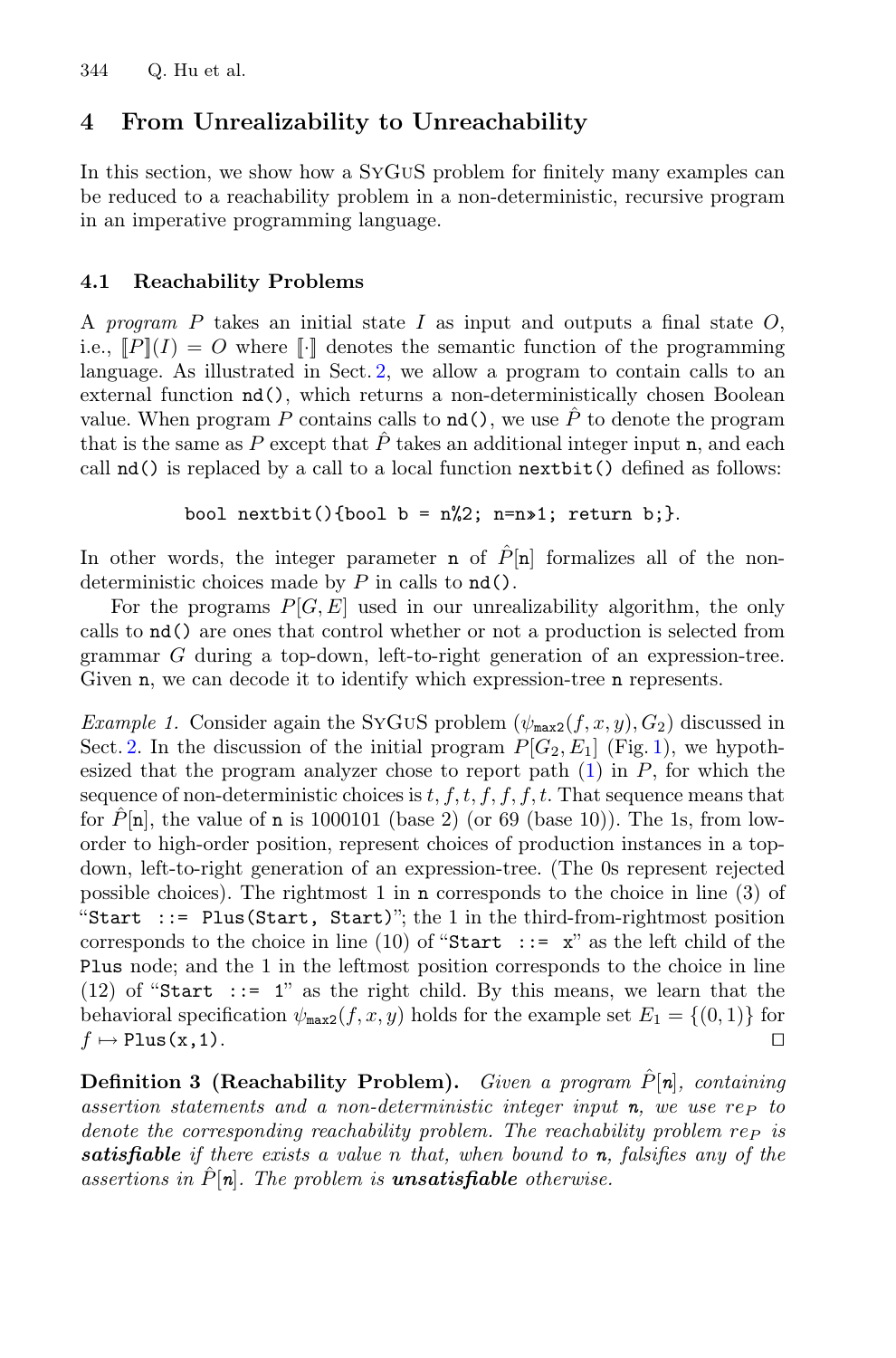#### 4.2 Reduction to Reachability

The main component of our framework is an encoding *enc* that given a SyGuS problem  $sy^E = (\psi^E(f, x), G)$  over a set of examples  $E = \{c_1, \ldots, c_k\}$ , outputs a program  $P[G, E]$  such that  $sy^E$  is **realizable** if and only if  $re_{enc(sy, E)}$  is satisfiable. In this section, we define all the components of  $P[G, E]$ , and state the correctness properties of our reduction.

*Remark:* In this section, we assume that in the specification  $\psi(f, x)$  every occurrence of  $f$  has  $x$  as input parameter. We show how to overcome this restriction in App. A [\[13](#page-17-0)]. In the following, we assume that the input x has type  $\tau_I$ , where  $\tau_I$  could be a complex type—e.g., a tuple type.

*Program Construction.* Recall that the grammar G is a tuple  $(N, \Sigma, S, a, \delta)$ . First, for each non-terminal  $A \in N$ , the program  $P[G, E]$  contains k global variables  $\{g_1, \ldots, g_k\}$  of type  $a(A)$  that are used to express the values resulting from evaluating expressions generated from non-terminal A on the k examples. Second, for each non-terminal  $A \in N$ , the program  $P[G, E]$  contains a function

$$
\text{void funcA}(\tau_I \ \ v1, \ldots, \tau_I \ \ vk) \{ \quad bodyA \ \}
$$

We denote by  $\delta(A) = \{r_1, \ldots, r_m\}$  the set of production rules of the form  $A \rightarrow \beta$  in  $\delta$ . The body *bodyA* of funcA has the following structure:

```
if(nd()) \{En_{\delta}(r_1)\}\else if(nd()) \{En_{\delta}(r_2)\}...
else \{En_{\delta}(r_m)\}
```
The encoding  $\text{En}_{\delta}(r)$  of a production  $r = A_0 \rightarrow b^{(j)}(A_1, \dots, A_j)$  is defined as follows ( $\tau_i$  denotes the type of the term  $A_i$ ):

> $funcA1(v1,...,vk);$  $\tau_1$  child\_1\_1 = g\_1\_A1;...;  $\tau_1$  child\_1\_k = g\_k\_Aj; ...  $funcAj(v1,...,vk);$  $\tau_j$  child\_j\_1 = g\_1\_A1;...;  $\tau_j$  child\_j\_k = g\_k\_Aj;  $\mathrm{g\_1\_A0} = \mathit{enc}^{1}_{b} \mathrm{(child\_1\_1}, \ldots, \mathrm{child\_1\_k})$ ...  $\mathtt{g\_k\_AO} = \mathit{enc}_b^k(\texttt{child\_j\_1},\dots,\texttt{child\_j\_k})$

Note that if  $b^{(j)}$  is of arity 0—i.e., if  $j = 0$ —the construction yields k assignments of the form  $g_m_A0 = enc_b^m$ .

The function  $enc_b^m$  interprets the semantics of b on the  $m<sup>th</sup>$  input example. We take Linear Integer Arithmetic as an example to illustrate how  $enc_b^m$  works.

$$
\begin{array}{rcl} \mathit{enc}^m_{0^{(0)}}\coloneqq 0 & \mathit{enc}^m_{1^{(0)}}\coloneqq 1\\ \mathit{enc}^m_{\chi^{(0)}}\coloneqq \mathtt{vi} & \mathit{enc}^m_{\mathrm{Equals}^{(2)}}(L,R)\coloneqq (L\text{=}R)\\ \mathit{enc}^m_{\mathrm{Plus}^{(2)}}(L,R)\coloneqq L\text{+}R & \mathit{enc}^m_{\mathrm{Minus}^{(2)}}(L,R)\coloneqq L\text{-}R\\ \mathit{enc}^m_{\mathrm{IfThenElse}^{(3)}}(B,L,R)\coloneqq \mathtt{if}(B)\ L\ \mathtt{else}\ R \end{array}
$$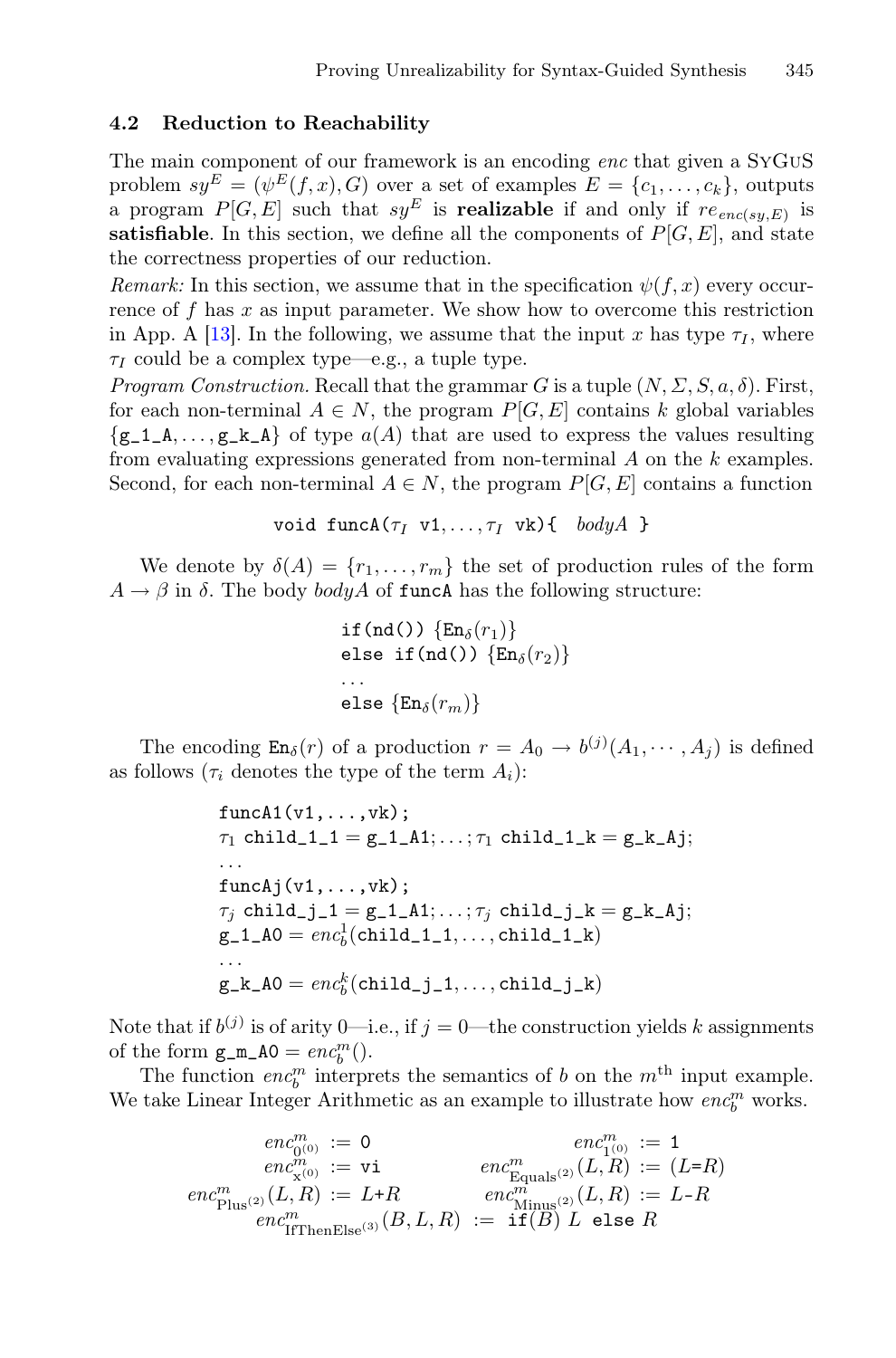We now turn to the correctness of the construction. First, we formalize the relationship between expression-trees in  $L(G)$ , the semantics of  $P[G, E]$ , and the number **n**. Given an expression-tree  $e$ , we assume that each node q in e is annotated with the production that has produced that node. Recall that  $\delta(A)$  =  ${r_1,\ldots,r_m}$  is the set of productions with head A (where the subscripts are indexes in some arbitrary, but fixed order). Concretely, for every node  $q$ , we assume there is a function  $pr(q)=(A, i)$ , which associates q with a pair that indicates that non-terminal A produced n using the production  $r_i$  (i.e.,  $r_i$  is the  $i<sup>th</sup>$  production whose left-hand-side non-terminal is  $A$ ).

We now define how we can extract a number  $\#(e)$  for which the program  $\hat{P}[\#(e)]$  will exhibit the same semantics as that of the expression-tree e. First, for every node q in e such that  $pr(q)=(A, i)$ , we define the following number:

#nd(q) = ⎧ ⎪⎪⎨ ⎪⎪⎩ 1 0 ··· <sup>0</sup> <sup>i</sup>−<sup>1</sup> if i < <sup>|</sup>δ(A)<sup>|</sup> 0 ··· 0 i−1 if <sup>i</sup> <sup>=</sup> <sup>|</sup>δ(A)|.

The number  $\#_{nd}(q)$  indicates what suffix of the value of n will cause function trigger the code corresponding to production  $r_i$ . Let  $q_1 \cdots q_m$  be the sequence of nodes visited during a pre-order traversal of expression-tree e. The number corresponding to e, denoted by  $\#(e)$ , is defined as the bit-vector  $\#_{nd}(q_m) \cdots \#_{nd}(q_1)$ .

Finally, we add the entry-point of the program, which calls the function funcS corresponding to the initial non-terminal  $S$ , and contains the assertion that encodes our reachability problem on all the input examples  $E = \{c_1, \ldots, c_k\}.$ 

```
\nvoid main() {\n    7I x1 = 
$$
c_1
$$
; ...; 7I xk =  $c_k$ ;\n    funcS(x1, ... , xk);\n    assert\n     $\bigvee_{1 \leq i \leq k} \neg \psi(f, c_i)[g_i_S/f(x)]; \text{ // At least one } c_i \text{ fails }\n}\n$ \n
```

*Correctness.* We first need to show that the function  $\#(\cdot)$  captures the correct language of expression-trees. Given a non-terminal  $A$ , a value  $n$ , and input values  $i_1,\ldots,i_k$ , we use  $[\![\text{funcA}[n]\!](i_1,\ldots,i_k)=(o_1,\ldots o_k)$  to denote the values of the variables  $\{g_1, \ldots, g_k, A\}$  at the end of the execution of funca $[n]$  with the initial value of  $n = n$  and input values  $x_1, \ldots, x_k$ . Given a non-terminal A, we write  $L(G, A)$  to denote the set of terms that can be derived starting with A.

**Lemma 3.** Let A be a non-terminal,  $e \in L(G, A)$  an expression, and  $\{i_1, \ldots, i_k\}$ *an input set. Then,*  $([e](i_1),..., [e](i_k)) = [[funcA] \#(e)]](i_1,...,i_k)$ *.* 

Each procedure  $\text{funcA}[n](i_1,\ldots,i_k)$  that we construct has an explicit dependence on variable n, where n controls the non-deterministic choices made by the funcA and procedures called by funcA. As a consequence, when relating numbers and expression-trees, there are two additional issues to contend with:

Non-termination. Some numbers can cause  $funcA[n]$  to fail to terminate. For instance, if the case for "Start ::= Plus(Start, Start)" in program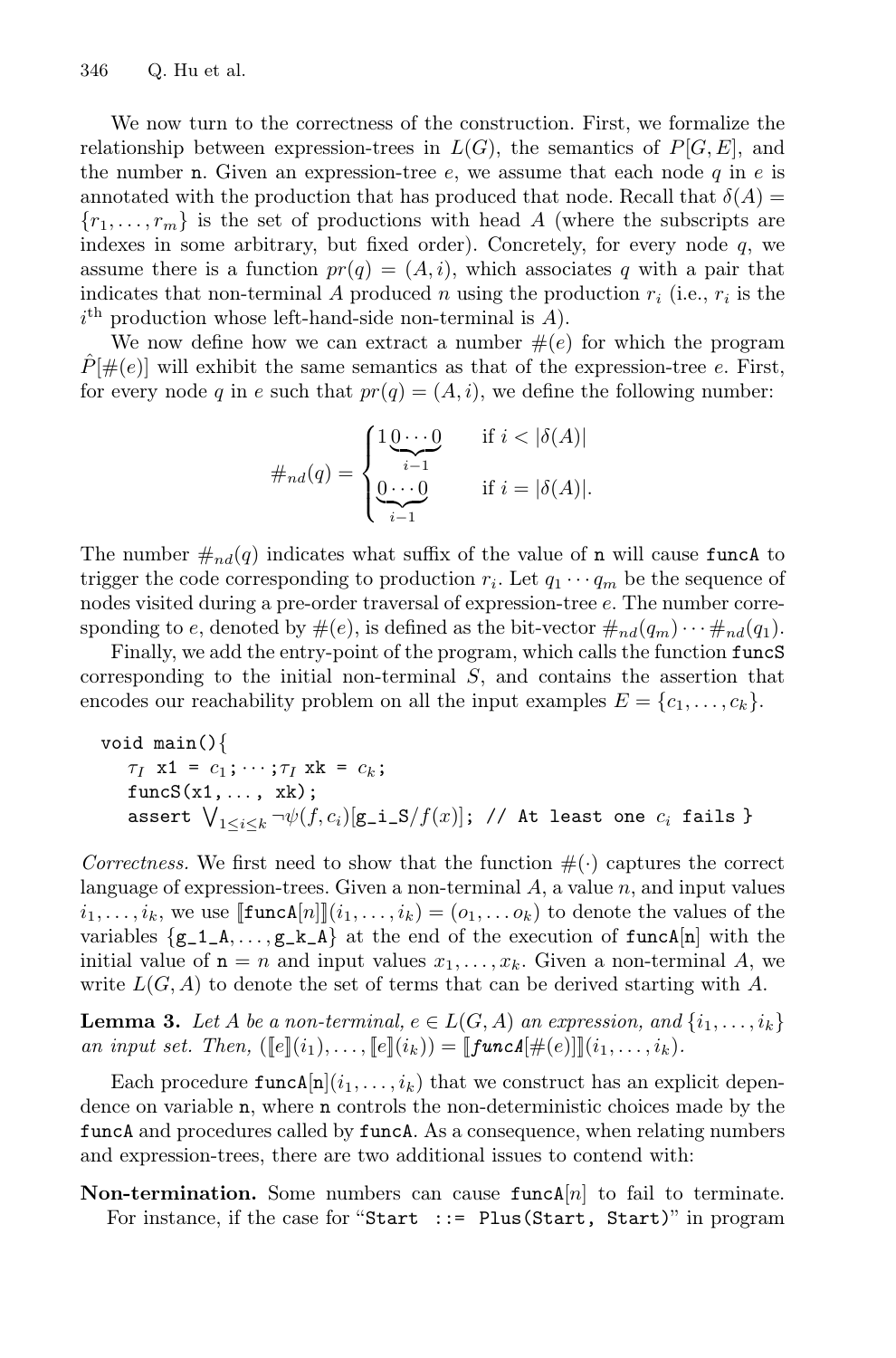$P[G_2, E_1]$  $P[G_2, E_1]$  $P[G_2, E_1]$  from Fig. 1 were moved from the first branch (lines (3)–(8)) to the final else case (line (13)), the number  $n = 0 = \dots 0000000$  (base 2) would cause Start to never terminate, due to repeated selections of Plus nodes. However, note that the only assert statement in the program is placed at the end of the main procedure. Now, consider a value of n such that  $re_{enc(sy,E)}$  is satisfiable. Definition [3](#page-9-1) implies that the flow of control will reach and falsify the assertion, which implies that  $funcA[n]$  terminates.<sup>[4](#page-12-1)</sup>

Shared suffixes of sufficient length. In Example [1,](#page-9-2) we showed how for program  $P[G_2, E_1]$  (Fig. [1\)](#page-4-0) the number  $n = 1000101$  (base 2) corresponds to the top-down, left-to-right generation of  $Plus(x,1)$ . That derivation consumed exactly seven bits; thus, any number that, written in base 2, shares the suffix 1000101—e.g., 11010101000101—will also generate Plus(x,1).

The issue of shared suffixes is addressed in the following lemma:

Lemma 4. *For every non-terminal* A *and number n such that*  $[\![\mathbf{funcA}[n]\!](i_1,\ldots,i_k) \neq \bot$  *(i.e.,* **funca** *terminates when the non-deterministic choices are controlled by* **n***), there exists a minimal* **n**<sup>*t*</sup> that is a (base 2) suffix *of n for which* (*i*) *there is* an  $e \in L(G)$  *such that*  $\#(e) = n'$ , and (*ii*) *for every input*  $\{i_1, ..., i_k\}$ *, we have*  $[\text{funcA}[n]](i_1, ..., i_k) = [\text{funcA}[n']](i_1, ..., i_k)$ *.* 

We are now ready to state the correctness property of our construction.

**Theorem 2.** *Given a* SYGUS *problem*  $s y^E = (\psi_E(f, x), G)$  *over a finite set of examples* E, the problem  $sy^E$  *is* **realizable** *iff*  $re_{enc(sy,E)}$  *is satisfiable.* 

## <span id="page-12-0"></span>5 Implementation and Evaluation

nope is a tool that can return two-sided answers to unrealizability problems of the form  $sy = (\psi, G)$ . When it returns **unrealizable**, no expression-tree in  $L(G)$ satisfies  $\psi$ ; when it returns *realizable*, some  $e \in L(G)$  satisfies  $\psi$ ; NOPE can also time out. nope incorporates several existing pieces of software.

- 1. The (un)reachability verifier SeaHorn is applied to the reachability problems of the form  $re_{enc(sy,E)}$  created during successive CEGIS rounds.
- 2. The SMT solver Z3 is used to check whether a generated expression-tree e satisfies  $\psi$ . If it does, NOPE returns *realizable* (along with e); if it does not, NOPE creates a new input example to add to  $E$ .

It is important to observe that SeaHorn, like most reachability verifiers, is only sound for *un*satisfiability—i.e., if SeaHorn returns *unsatisfiable*, the reachability problem is indeed unsatisfiable. Fortunately, SeaHorn's one-sided

<span id="page-12-1"></span><sup>4</sup> If the SyGuS problem deals with the synthesis of programs for a language that can express non-terminating programs, that would be an additional source of nontermination, different from that discussed in item Non-termination. That issue does not arise for LIA SyGuS problems. Dealing with the more general kind of non-termination is postponed for future work.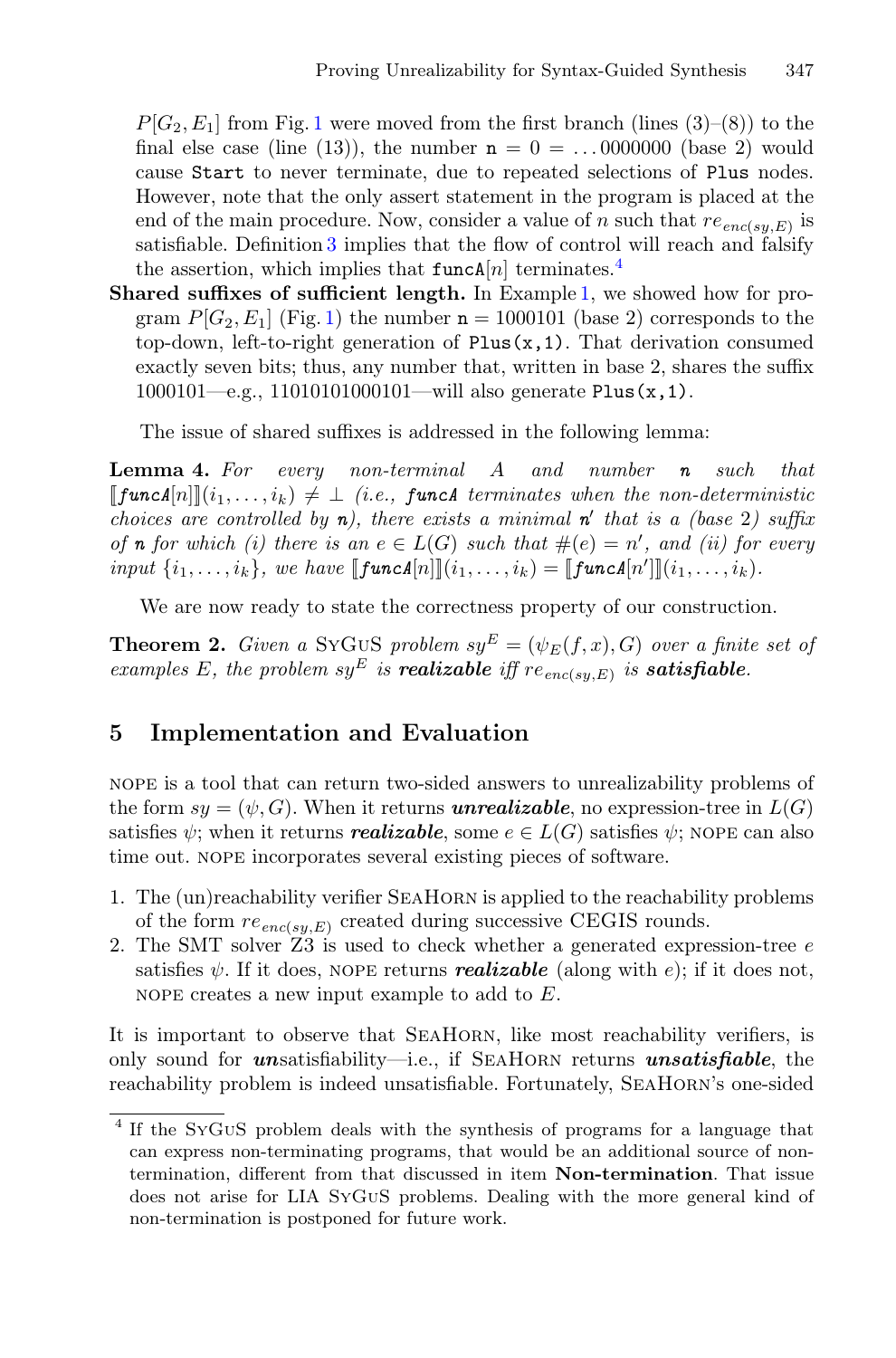answers are in the correct direction for our application: to prove unrealizability, nope only requires the reachability verifier to be sound for unsatisfiability.

There is one aspect of nope that differs from the technique that has been presented earlier in the paper. While SeaHorn is sound for *un*reachability, it is not sound for reachability—i.e., it cannot soundly prove whether a synthesis problem is realizable. To address this problem, to check whether a given SyGuS problem  $sy^E$  is realizable on the finite set of examples E, NOPE also calls the SYGUS solver ESolver [\[2](#page-16-1)] to synthesize an expression-tree e that satisfies  $sy^{E.5}$  $sy^{E.5}$  $sy^{E.5}$ 

In practice, for every intermediate problem  $sy^E$  generated by the CEGIS algorithm, NOPE runs the ESolver on  $sy^E$  and SEAHORN on  $re_{enc(sy,E)}$  in par*allel*. If ESolver returns a solution e, SEAHORN is interrupted, and Z3 is used to check whether e satisfies  $\psi$ . Depending on the outcome, NOPE either returns *realizable* or obtains an additional input example to add to E. If SEAHORN returns *unsatisfiable*, nope returns *unrealizable*.

Modulo bugs in its constituent components, nope is sound for both realizability and unrealizability, but because of Lemma [2](#page-8-1) and the incompleteness of SEAHORN, NOPE is not complete for unrealizability.

Benchmarks. We perform our evaluation on 132 variants of the 60 LIA benchmarks from the LIA SyGuS competition track [\[2\]](#page-16-1). We do not consider the other SyGuS benchmark track, Bit-Vectors, because the SeaHorn verifier is unsound for most bit-vector operations–e.g., bit-shifting. We used three suites of benchmarks. LimitedIf (resp. LimitedPlus) contains 57 (resp. 30) benchmarks in which the grammar bounds the number of times an IfThenElse (resp. Plus) operator can appear in an expression-tree to be 1 less than the number required to solve the original synthesis problem. We used the tool Quasi to automatically generate the restricted grammars. LIMITEDCONST contains 45 benchmarks in which the grammar allows the program to contain only constants that are coprime to any constants that may appear in a valid solution—e.g., the solution requires using odd numbers, but the grammar only contains the constant 2. The numbers of benchmarks in the three suites differ because for certain benchmarks it did not make sense to create a limited variant—e.g., if the smallest program consistent with the specification contains no IfThenElse operators, no variant is created for the LimitedIf benchmark. In all our benchmarks, the grammars describing the search space contain infinitely many terms.

Our experiments were performed on an Intel Core i7 4.00 GHz CPU, with 32 GB of RAM, running Lubuntu 18.10 via VirtualBox. We used version 4.8 of Z3, commit 97f2334 of SeaHorn, and commit d37c50e of ESolver. The timeout for each individual SEAHORN/ESolver call is set at 10 min.

Experimental Questions. Our experiments were designed to answer the questions posed below.

EQ 1. Can nope prove unrealizability for variants of real SyGuS benchmarks, and how long does it take to do so?

<span id="page-13-0"></span><sup>5</sup> We chose ESolver because on the benchmarks we considered, ESolver outperformed other SyGuS solvers (e.g., CVC4 [\[3](#page-16-6)]).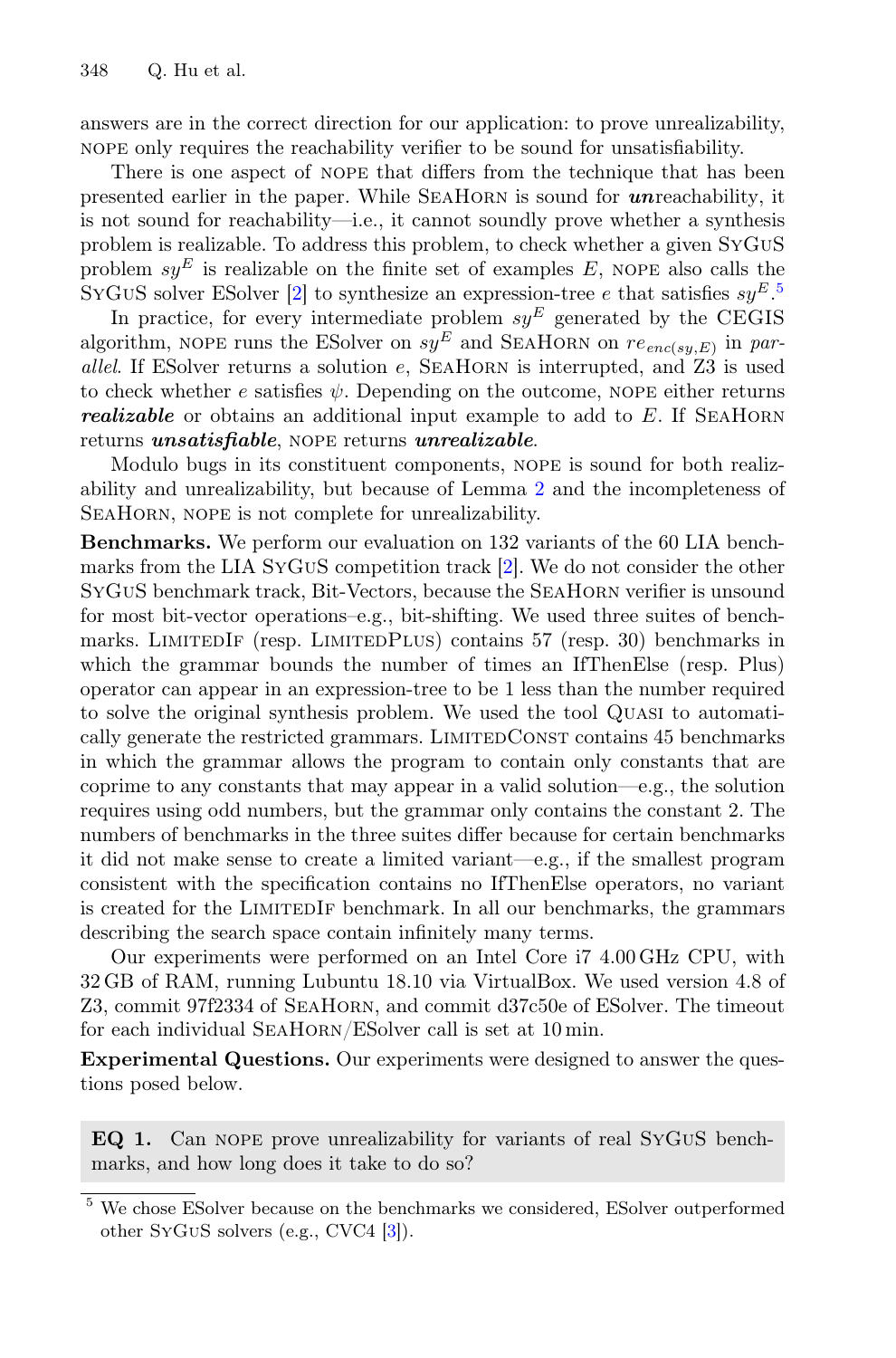*Finding:* nope*can prove unrealizability for* 59/132 *benchmarks.* For the 59 benchmarks solved by nope, the average time taken is 15.59 s. The time taken to perform the last iteration of the algorithm—i.e., the time taken by SeaHorn to return unsatisfiable—accounts for 87% of the total running time.

nope can solve all of the LimitedIf benchmarks for which the grammar allows at most one IfThenElse operator. Allowing more IfThenElse operators in the grammar leads to larger programs and larger sets of examples, and consequently the resulting reachability problems are harder to solve for SeaHorn.

For a similar reason, NOPE can solve only one of the LIMITEDPLUS benchmarks. All other LIMITEDPLUS benchmarks allow 5 or more Plus statements, resulting in grammars that have at least 130 productions.

nope can solve all LimitedConst benchmarks because these require few examples and result in small encoded programs.

EQ 2. How many examples does nope use to prove unrealizability and how does the number of examples affect the performance of nope?

Note that Z3 can produce different models for the same query, and thus different runs of NOPE can produce different sequences of examples. Hence, there is no guarantee that NOPE finds a good sequence of examples that prove unrealizability. One measure of success is whether nope is generally able to find a small number of examples, when it succeeds in proving unrealizability.

*Finding: Nope used 1 to 9 examples to prove unrealizability for the benchmarks on which it terminated.* Problems requiring large numbers of examples could not be solved because either ESolver or times out—e.g., on the problem max4, nope gets to the point where the CEGIS loop has generated 17 examples, at which point ESolver exceeds the timeout threshold.

*Finding: The number of examples required to prove unrealizability depends mainly on the arity of the synthesized function and the complexity of the grammar.* The number of examples seems to grow quadratically with the number of bounded operators allowed in the grammar. In particular, problems in which the grammar allows zero IfThenElse operators require 2–4 examples, while problems in which the grammar allows one IfThenElse operator require 7–9 examples.



<span id="page-14-1"></span>

Figure [3](#page-14-1) plots the running time of nope against the number of examples generated by the CEGIS algorithm. *Finding: The solving time appears to grow exponentially with the number of examples* required to prove unrealizability.

### <span id="page-14-0"></span>6 Related Work

The SyGuS formalism was introduced as a unifying framework to express several synthesis problems [\[1\]](#page-16-0). Caulfield et al. [\[6\]](#page-16-3) proved that it is undecidable to determine whether a given SyGuS problem is realizable. Despite this negative result,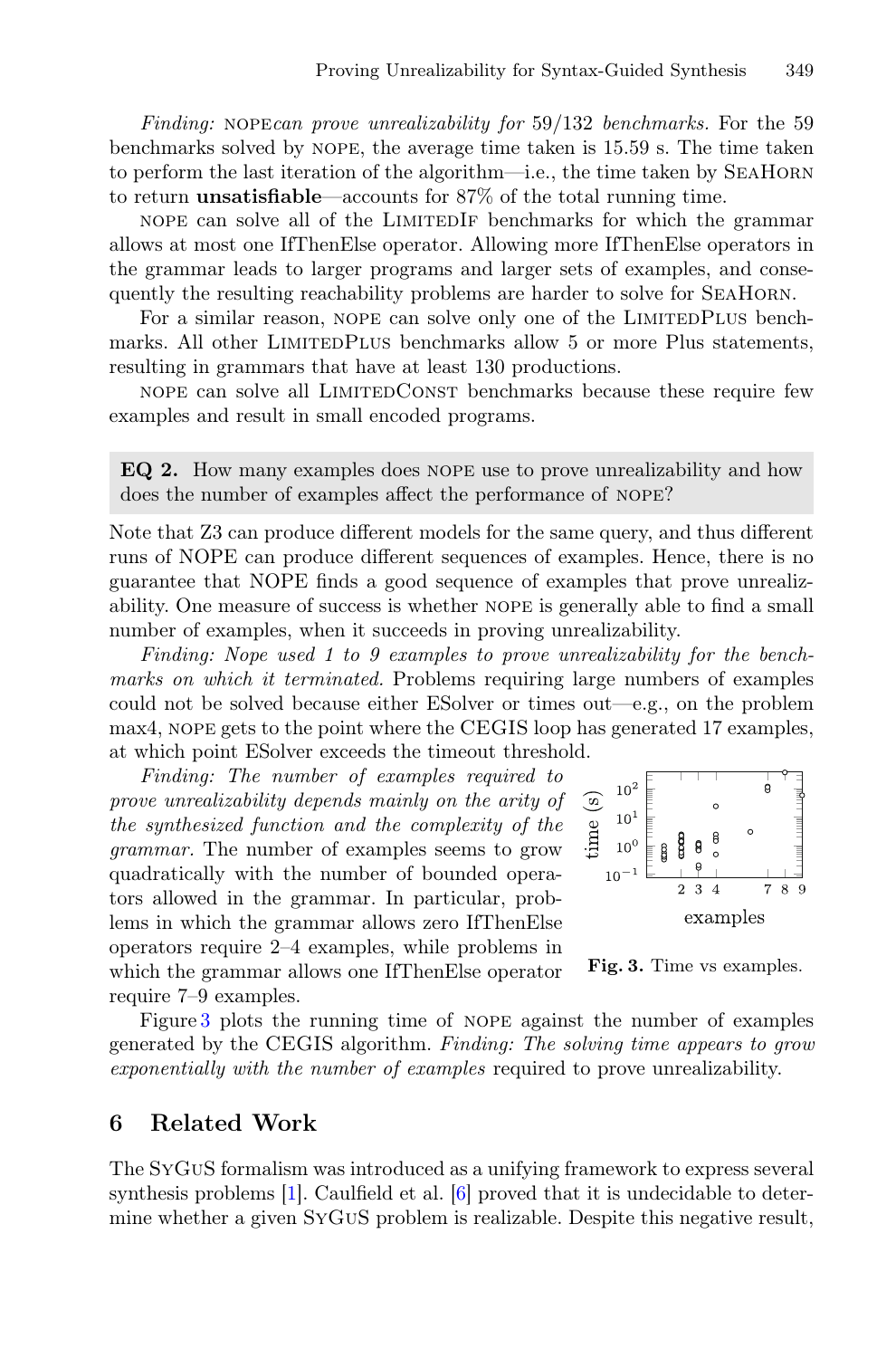there are several SyGuS solvers that compete in yearly SyGuS competitions [\[2](#page-16-1)] and can efficiently produce solutions to SyGuS problems when a solution exists. Existing SyGuS synthesizers fall into three categories: (*i*) Enumeration solvers enumerate programs with respect to a given total order [\[7\]](#page-16-7). If the given problem is unrealizable, these solvers typically only terminate if the language of the grammar is finite or contains finitely many functionally distinct programs. While in principle certain enumeration solvers can prune infinite portions of the search space, none of these solvers could prove unrealizability for any of the benchmarks considered in this paper. (*ii*) Symbolic solvers reduce the synthesis problem to a constraint-solving problem [\[3](#page-16-6)]. These solvers cannot reason about grammars that restrict allowed terms, and resort to enumeration whenever the candidate solution produced by the constraint solver is not in the restricted search space. Hence, they also cannot prove unrealizability. (*iii*) Probabilistic synthesizers randomly search the search space, and are typically unpredictable [\[14\]](#page-17-1), providing no guarantees in terms of unrealizability.

*Synthesis as Reachability.* CETI [\[12\]](#page-17-2) introduces a technique for encoding template-based synthesis problems as reachability problems. The CETI encoding only applies to the specific setting in which (*i*) the search space is described by an imperative program with a *finite number* of holes—i.e., the values that the synthesizer has to discover—and (*ii*) the specification is given as a finite number of input-output test cases with which the target program should agree. Because the number of holes is finite, and all holes correspond to values (and not terms), the reduction to a reachability problem only involves making the holes global variables in the program (and no more elaborate transformations).

In contrast, our reduction technique handles search spaces that are described by a grammar, which in general consist of an infinite set of terms (not just values). Due to this added complexity, our encoding has to account for (i) the semantics of the productions in the grammar, and (ii) the use of non-determinism to encode the choice of grammar productions. Our encoding creates one expressionevaluation computation for each of the example inputs, and threads these computations through the program so that each expression-evaluation computation makes use of the *same* set of non-deterministic choices.

Using the input-threading, our technique can handle specifications that contain nested calls of the synthesized program (e.g.,  $f(f(x)) = x$ ). (App. A [\[13](#page-17-0)]).

The input-threading technique builds a *product program* that performs multiple executions of the same function as done in relational program verification [\[4](#page-16-8)]. Alternatively, a different encoding could use multiple function invocations on individual inputs and require the verifier to thread the same bit-stream for all input evaluations. In general, verifiers perform much better on product programs [\[4\]](#page-16-8), which motivates our choice of encoding.

*Unrealizability in Program Synthesis.* For certain synthesis problems—e.g., reactive synthesis [\[5\]](#page-16-9)—the realizability problem is decidable. The framework tackled in this paper, SyGuS, is orthogonal to such problems, and it is undecidable to check whether a given SyGuS problem is realizable [\[6\]](#page-16-3).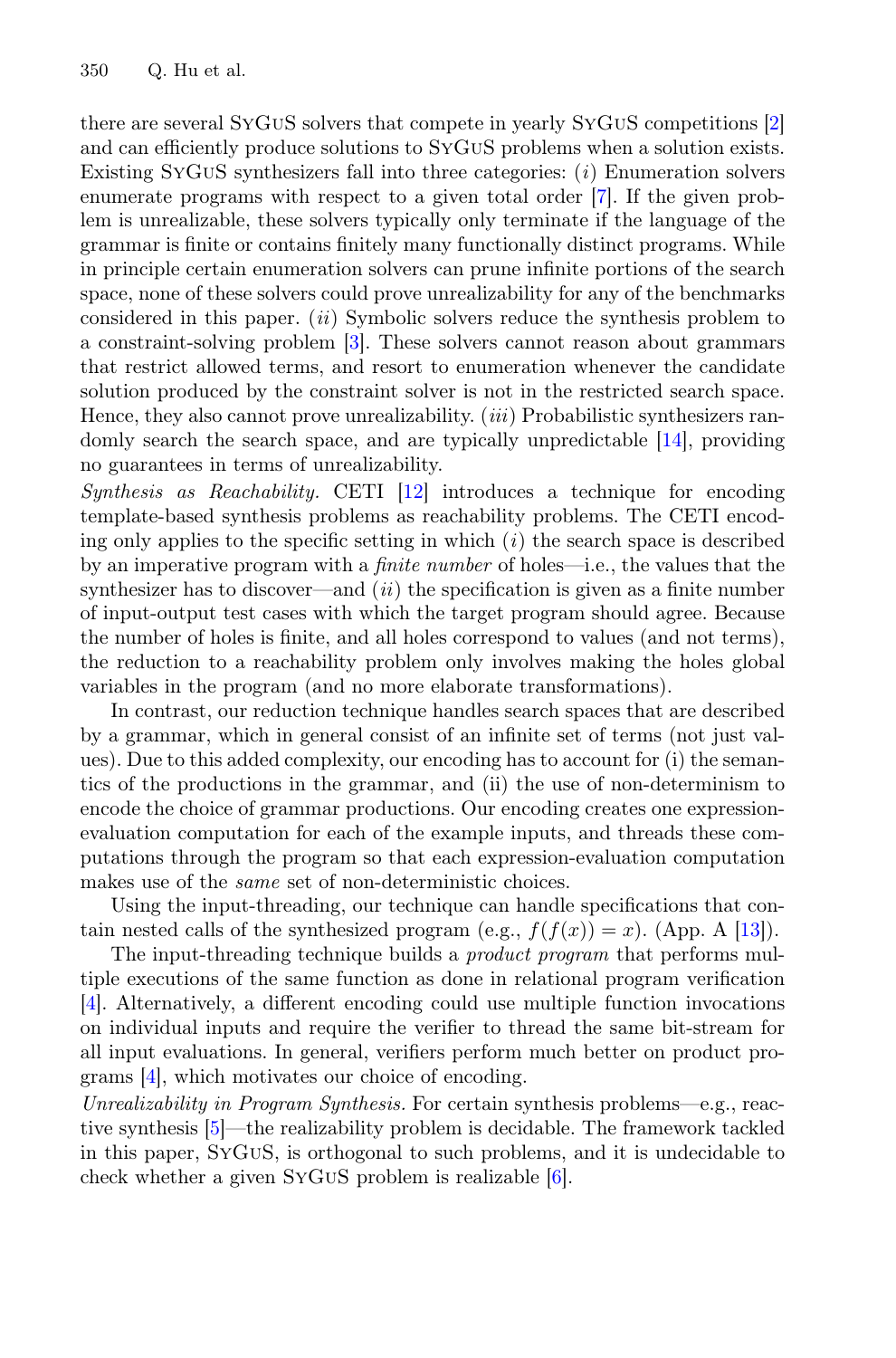Mechtaev et al. [\[11](#page-16-10)] propose to use a variant of SyGuS to efficiently prune irrelevant paths in a symbolic-execution engine. In their approach, for each path  $\pi$  in the program, a synthesis problem  $p_{\pi}$  is generated so that if  $p_{\pi}$  is unrealizable, the path  $\pi$  is infeasible. The synthesis problems generated by Mechtaev et al. (which are not directly expressible in SyGuS) are decidable because the search space is defined by a finite set of templates, and the synthesis problem can be encoded by an SMT formula. To the best of our knowledge, our technique is the first one that can check unrealizability of general SyGuS problems in which the search space is an *infinite set of functionally distinct terms*.

Acknowledgment. This work was supported, in part, by a gift from Rajiv and Ritu Batra; by AFRL under DARPA MUSE award FA8750-14-2-0270 and DARPA STAC award FA8750-15-C-0082; by ONR under grant N00014-17-1-2889; by NSF under grants CNS-1763871 and CCF-1704117; and by the UW-Madison OVRGE with funding from WARF.

## References

- <span id="page-16-0"></span>1. Alur, R., et al.: Syntax-guided synthesis. In: Formal Methods in Computer-Aided Design (FMCAD), pp. 1–8. IEEE (2013)
- <span id="page-16-1"></span>2. Alur, R., Fisman, D., Singh, R., Solar-Lezama, A.: SyGuS-Comp 2016: results and analysis. arXiv preprint [arXiv:1611.07627](http://arxiv.org/abs/1611.07627) (2016)
- <span id="page-16-6"></span>3. Barrett, C., et al.: CVC4. In: Gopalakrishnan, G., Qadeer, S. (eds.) CAV 2011. LNCS, vol. 6806, pp. 171–177. Springer, Heidelberg (2011). [https://doi.org/10.](https://doi.org/10.1007/978-3-642-22110-1_14) [1007/978-3-642-22110-1\\_14](https://doi.org/10.1007/978-3-642-22110-1_14)
- <span id="page-16-8"></span>4. Barthe, G., Crespo, J.M., Kunz, C.: Relational verification using product programs. In: Butler, M., Schulte, W. (eds.) FM 2011. LNCS, vol. 6664, pp. 200–214. Springer, Heidelberg (2011). [https://doi.org/10.1007/978-3-642-21437-0\\_17](https://doi.org/10.1007/978-3-642-21437-0_17)
- <span id="page-16-9"></span>5. Bloem, R.: Reactive synthesis. In: Formal Methods in Computer-Aided Design (FMCAD), p. 3 (2015)
- <span id="page-16-3"></span>6. Caulfield, B., Rabe, M.N., Seshia, S.A., Tripakis, S.: What's decidable about syntax-guided synthesis? arXiv preprint [arXiv:1510.08393](http://arxiv.org/abs/1510.08393) (2015)
- <span id="page-16-7"></span>7. ESolver. <https://github.com/abhishekudupa/sygus-comp14>
- <span id="page-16-5"></span>8. Gurfinkel, A., Kahsai, T., Navas, J.A.: SeaHorn: a framework for verifying C programs (competition contribution). In: Baier, C., Tinelli, C. (eds.) TACAS 2015. LNCS, vol. 9035, pp. 447–450. Springer, Heidelberg (2015). [https://doi.org/10.](https://doi.org/10.1007/978-3-662-46681-0_41) [1007/978-3-662-46681-0\\_41](https://doi.org/10.1007/978-3-662-46681-0_41)
- <span id="page-16-2"></span>9. Hu, Q., D'Antoni, L.: Automatic program inversion using symbolic transducers. In: Proceedings of the 38th ACM SIGPLAN Conference on Programming Language Design and Implementation (PLDI), pp. 376–389 (2017)
- <span id="page-16-4"></span>10. Hu, Q., D'Antoni, L.: Syntax-guided synthesis with quantitative syntactic objectives. In: Chockler, H., Weissenbacher, G. (eds.) CAV 2018. LNCS, vol. 10981, pp. 386–403. Springer, Cham (2018). [https://doi.org/10.1007/978-3-319-96145-3\\_21](https://doi.org/10.1007/978-3-319-96145-3_21)
- <span id="page-16-10"></span>11. Mechtaev, S., Griggio, A., Cimatti, A., Roychoudhury, A.: Symbolic execution with existential second-order constraints. In: Proceedings of the 2018 26th ACM Joint Meeting on European Software Engineering Conference and Symposium on the Foundations of Software Engineering (ESEC/FSE), pp. 389–399 (2018)